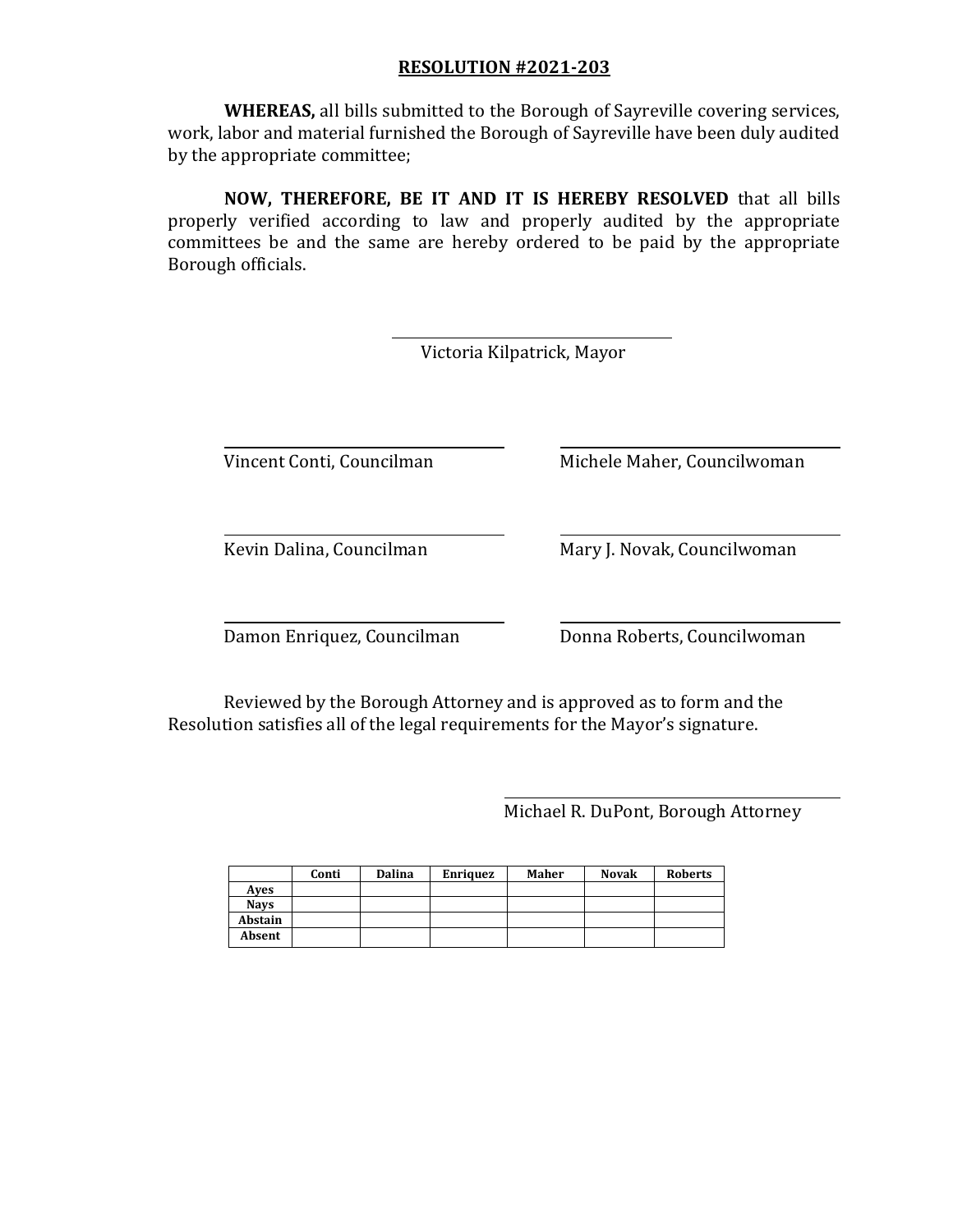## **A RESOLUTION OF THE BOROUGH OF SAYREVILLE IN THE COUNTY OF MIDDLESEX, STATE OF NEW JERSEY, MEMORALIZING THE EXECUTION OF AN AFFORDABLE HOUSING AGREEMENT BETWEEN THE BOROUGH OF SAYREVILLE AND K-LAND CORP.**

**WHEREAS,** the Borough of Sayreville and Kaplan Companies entered in an Agreement for the purpose of addressing compliance by Kaplan with it obligation to provide affordable housing as a component of Kaplan's inclusionary developments as per the Settlement Agreement executed between the parties on June 22, 2018; and

**WHEREAS,** the Governing Body was presented with an Agreement by Kaplan Companies which further established certain conditions pursuant to which units for very low, low and moderate income units would be provided; and

**THEREFORE, BE IT AND IT IS HEREBY RESOLVED,** that the Borough Administrator and K-Land Corporation Representative executed said Agreement on July 7, 2021.

> Michele Maher, Councilwoman (Planning & Zoning Committee)

Reviewed by the Borough Attorney and is approved as to form and the Resolution satisfies all of the legal requirements for the Mayor's signature.

Michael R. DuPont, Borough Attorney

**ATTEST: BOROUGH OF SAYREVILLE**

Municipal Clerk Mayor

Jessica Morelos, RMC Victoria Kilpatrick

|             | Conti | <b>Dalina</b> | <b>Enriquez</b> | Maher | <b>Novak</b> | <b>Roberts</b> |
|-------------|-------|---------------|-----------------|-------|--------------|----------------|
| Aves        |       |               |                 |       |              |                |
| <b>Navs</b> |       |               |                 |       |              |                |
| Abstain     |       |               |                 |       |              |                |
| Absent      |       |               |                 |       |              |                |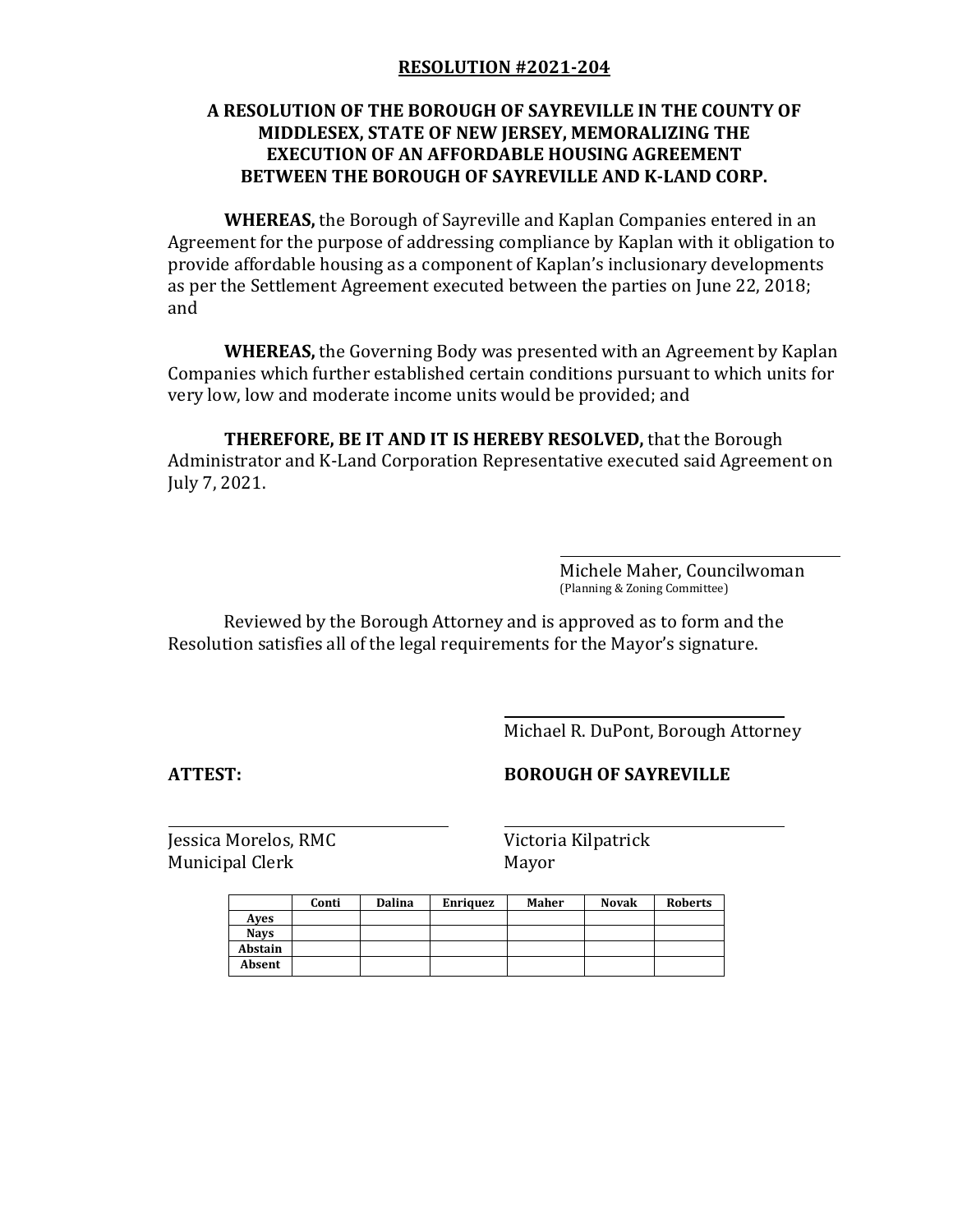## **RESOLUTION OF THE BOROUGH OF SAYREVILLE REGARDING THE JAKE BROWN ROAD REDEVELOPMENT PLAN**

**WHEREAS,** the Township of Old Bridge ("Old Bridge") is planning to redevelop the areas at the intersections of Jake Brown Road and US Highway 9 and Jake Brown Road and White Oak Lane (the "Redevelopment Plan") and

**WHEREAS,** the Borough of Sayreville (the "Borough") admires Old Bridge's plans for economic redevelopment that are detailed in the Redevelopment Plan, and wishes Old Bridge well in their efforts; and

**WHEREAS,** the current traffic pattern illustrated in the Redevelopment Plan empties traffic onto Bordentown Avenue; and

**WHEREAS,** Bordentown Avenue currently has significant capacity and safety issues; and

**WHEREAS,** traffic exiting onto Bordentown Avenue from such a large redevelopment area will only exacerbate these problems; and

**WHEREAS,** the Borough respectfully requests that the Redevelopment Plan be amended so that traffic is not emptied onto Bordentown Avenue.

**WHEREAS,** rather than having traffic exit onto Bordentown Avenue, the Borough requests that said traffic be routed onto Route 516 and Route 9 to ensure the safety and well-being of travelling motorists and manage roadway capacity on Bordentown Ave.; and

**NOW, THEREFORE, BE IT RESOLVED** by the Borough Council of the Borough of Sayreville, County of Middlesex, State of New Jersey, that the Borough Council hereby supports Old Bridge's efforts for economic redevelopment and respectfully requests that the traffic resulting from the aforementioned Redevelopment Plan not exit onto Bordentown Avenue.

**BE IT FURTHER RESOLVED** that copies of this Resolution will be sent to the Clerks of the Township of East Brunswick and the Borough of South River.

> Michele Maher, Councilwoman (Planning & Zoning Committee)

Reviewed by the Borough Attorney and is approved as to form and the Resolution satisfies all of the legal requirements for the Mayor's signature.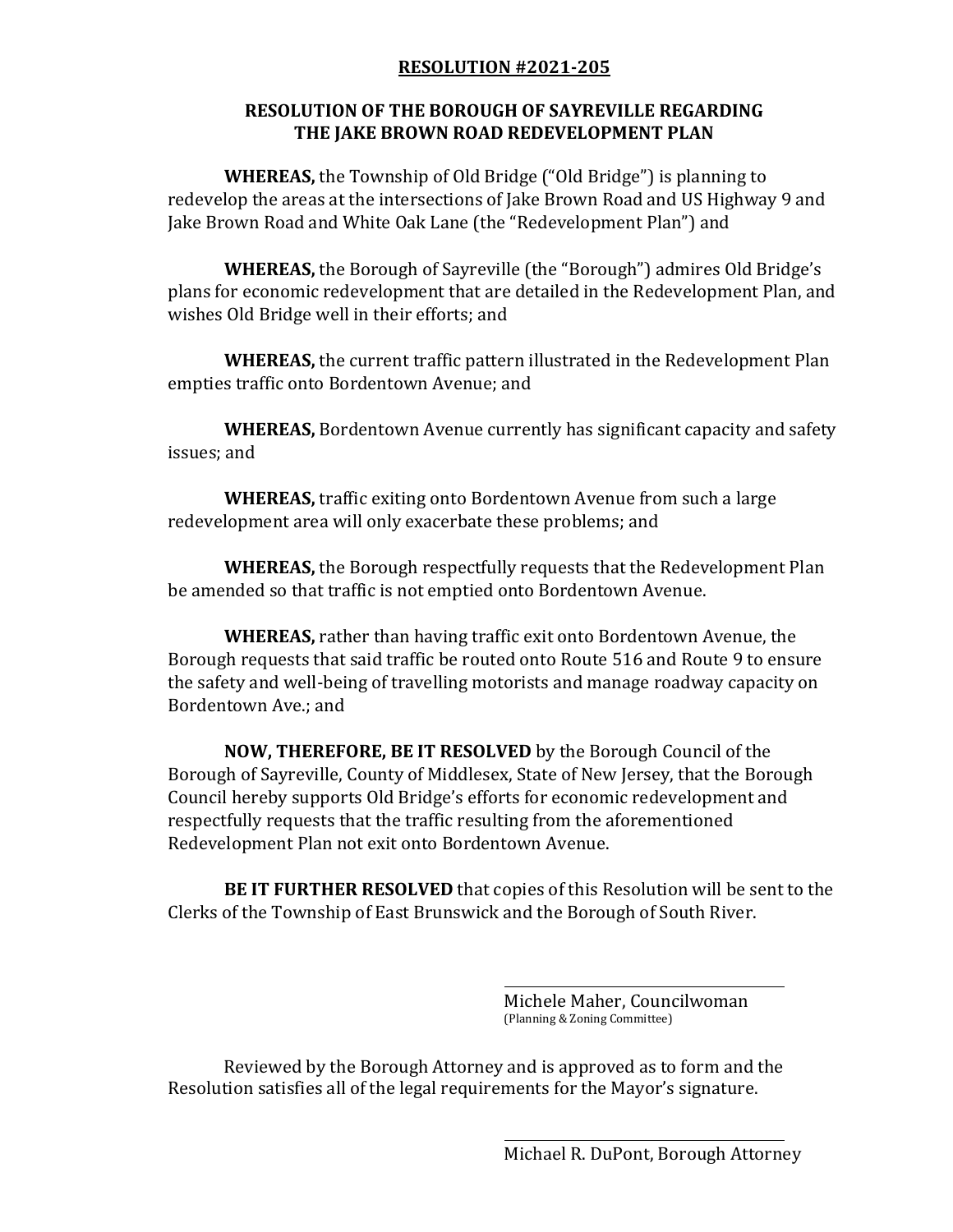# **ATTEST: BOROUGH OF SAYREVILLE**

|             | Conti | Dalina | Enriquez | Maher | <b>Novak</b> | <b>Roberts</b> |
|-------------|-------|--------|----------|-------|--------------|----------------|
| Aves        |       |        |          |       |              |                |
| <b>Navs</b> |       |        |          |       |              |                |
| Abstain     |       |        |          |       |              |                |
| Absent      |       |        |          |       |              |                |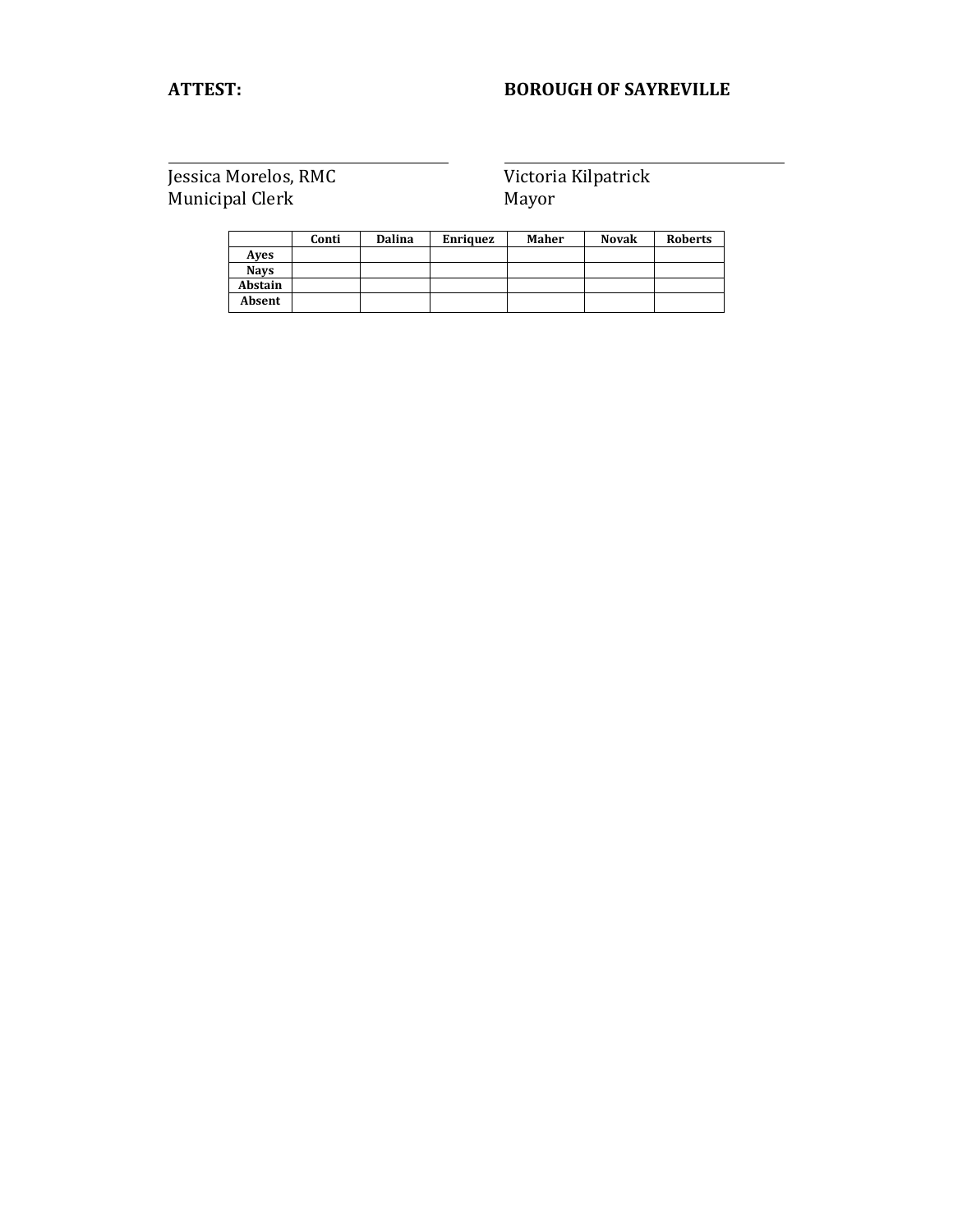**BE IT RESOLVED,** that the Mayor and Borough Clerk are hereby authorized and directed to extend a Shared Services Agreement with the Township of Woodbridge for the period of May 1, 2021 through April, April 30, 2022 for the Opioid Overdose Recovery Program Services in accordance with the terms and conditions set forth in the agreement.

> Vincent Conti, Councilman (Public Safety Committee)

Reviewed by the Borough Attorney and is approved as to form and the Resolution satisfies all of the legal requirements for the Mayor's signature.

Michael R. DuPont, Borough Attorney

## **ATTEST: BOROUGH OF SAYREVILLE**

|             | Conti | <b>Dalina</b> | Enriquez | Maher | <b>Novak</b> | <b>Roberts</b> |
|-------------|-------|---------------|----------|-------|--------------|----------------|
| Aves        |       |               |          |       |              |                |
| <b>Navs</b> |       |               |          |       |              |                |
| Abstain     |       |               |          |       |              |                |
| Absent      |       |               |          |       |              |                |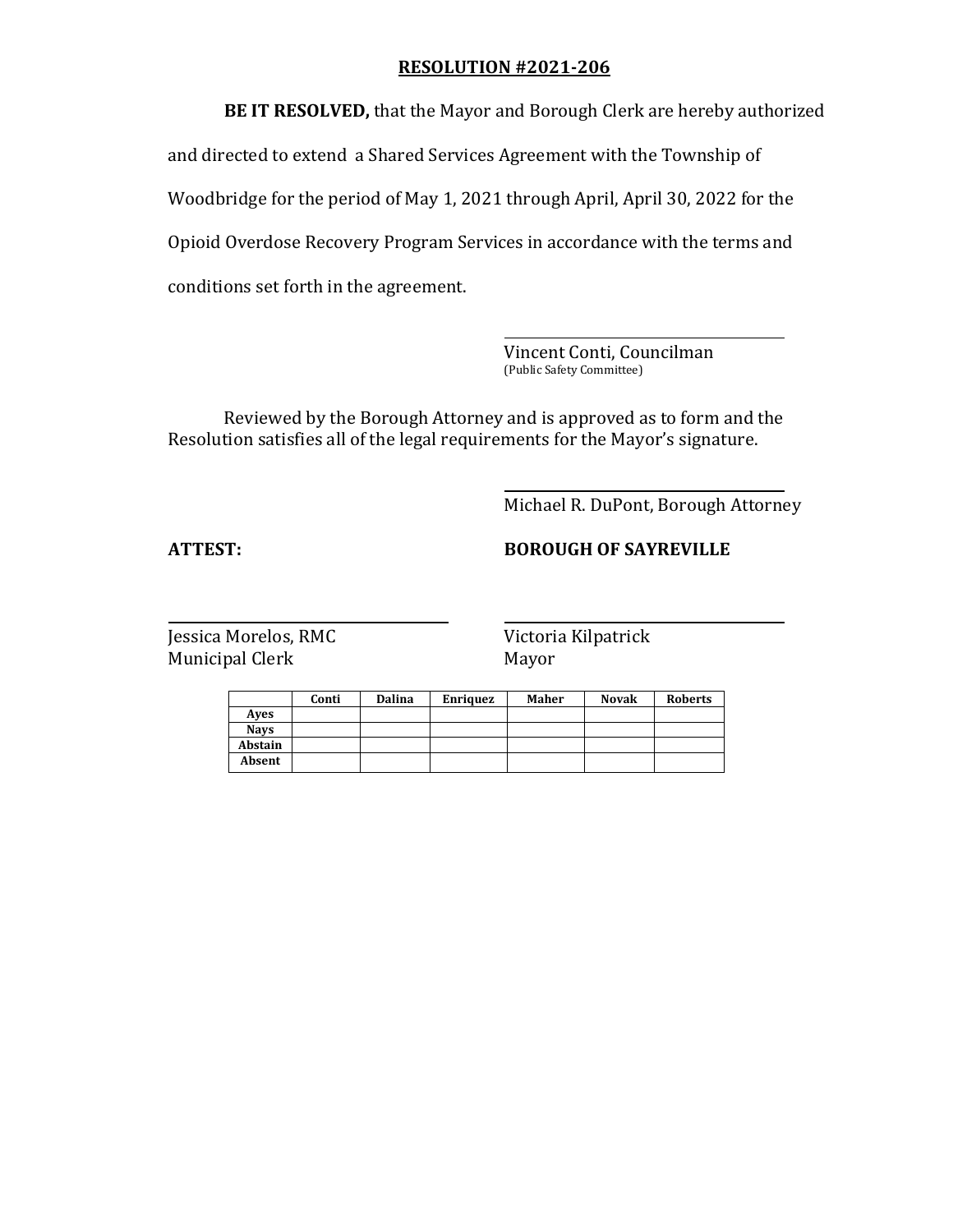**BE IT AND IT IS HEREBY RESOLVED** that the Borough Officials are hereby

authorized to extend an Interlocal Services Agreement between the Borough of

Sayreville and the Middlesex County Improvement Authority covering the

continuation of Yard Waste Recycling and Marketing Services until August 31, 2024.

Kevin Dalina, Councilman (Public Works Committee)

Reviewed by the Borough Attorney and is approved as to form and the Resolution satisfies all of the legal requirements for the Mayor's signature.

Michael R. DuPont, Borough Attorney

# **ATTEST: BOROUGH OF SAYREVILLE**

|             | Conti | Dalina | <b>Enriquez</b> | Maher | <b>Novak</b> | <b>Roberts</b> |
|-------------|-------|--------|-----------------|-------|--------------|----------------|
| Aves        |       |        |                 |       |              |                |
| <b>Navs</b> |       |        |                 |       |              |                |
| Abstain     |       |        |                 |       |              |                |
| Absent      |       |        |                 |       |              |                |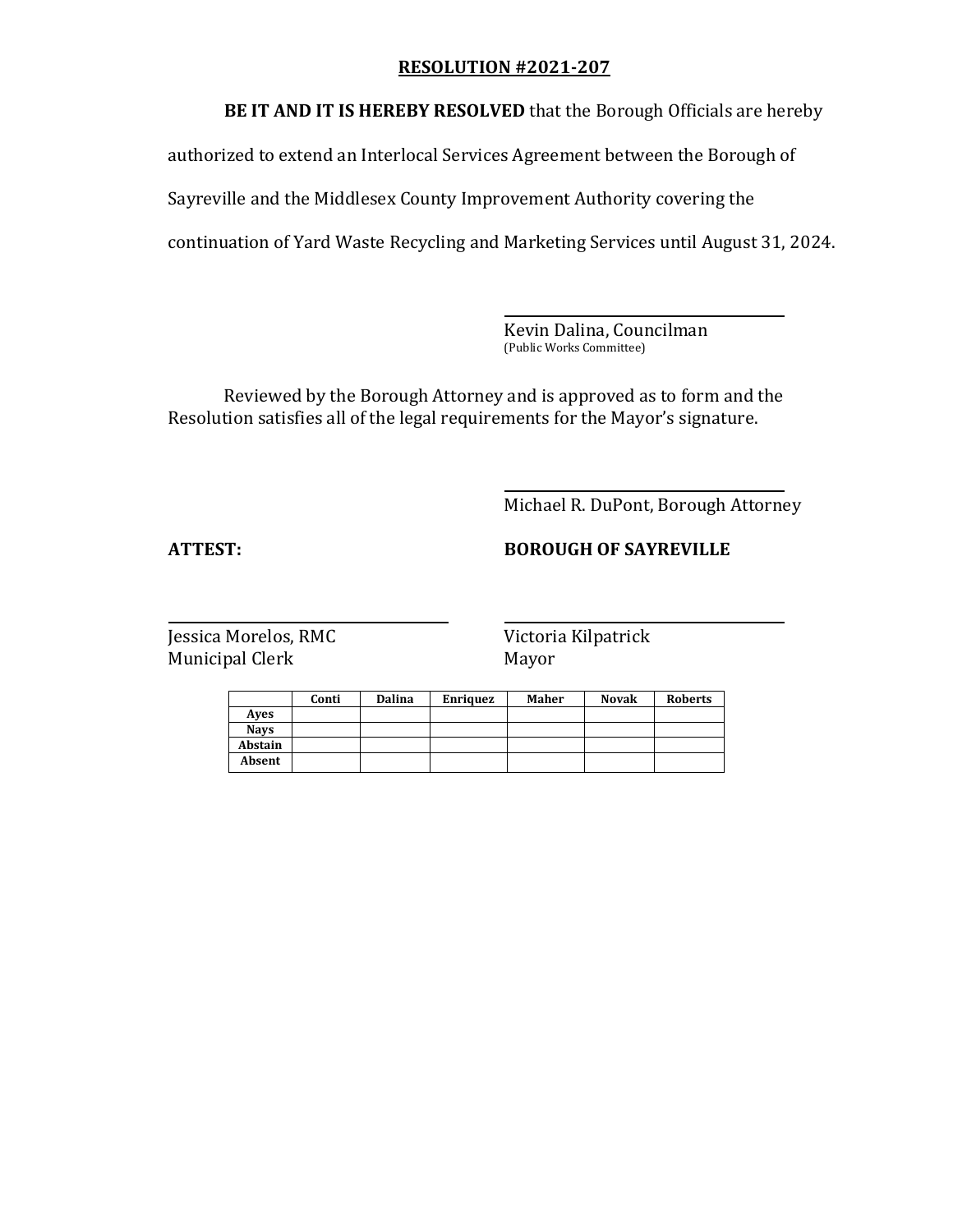**BE IT AND IT IS HEREBY RESOLVED** that the proper Borough officials are hereby authorized to purchase automated refuse containers through the HGAC Buy Copperative Purchasing Program Contract #RC01-21 to Schafer Systems, Inc., 1021 Westlake Dr., Charlotte, NC 28273, at a total cost not to exceed \$90,000.00.

> Kevin Dalina, Councilman (Public Works Committee)

Reviewed by the Borough Attorney and is approved as to form and the Resolution satisfies all of the legal requirements for the Mayor's signature.

Michael R. DuPont, Borough Attorney

**ATTEST: BOROUGH OF SAYREVILLE**

|             | Conti | Dalina | <b>Enriquez</b> | Maher | <b>Novak</b> | <b>Roberts</b> |
|-------------|-------|--------|-----------------|-------|--------------|----------------|
| Aves        |       |        |                 |       |              |                |
| <b>Navs</b> |       |        |                 |       |              |                |
| Abstain     |       |        |                 |       |              |                |
| Absent      |       |        |                 |       |              |                |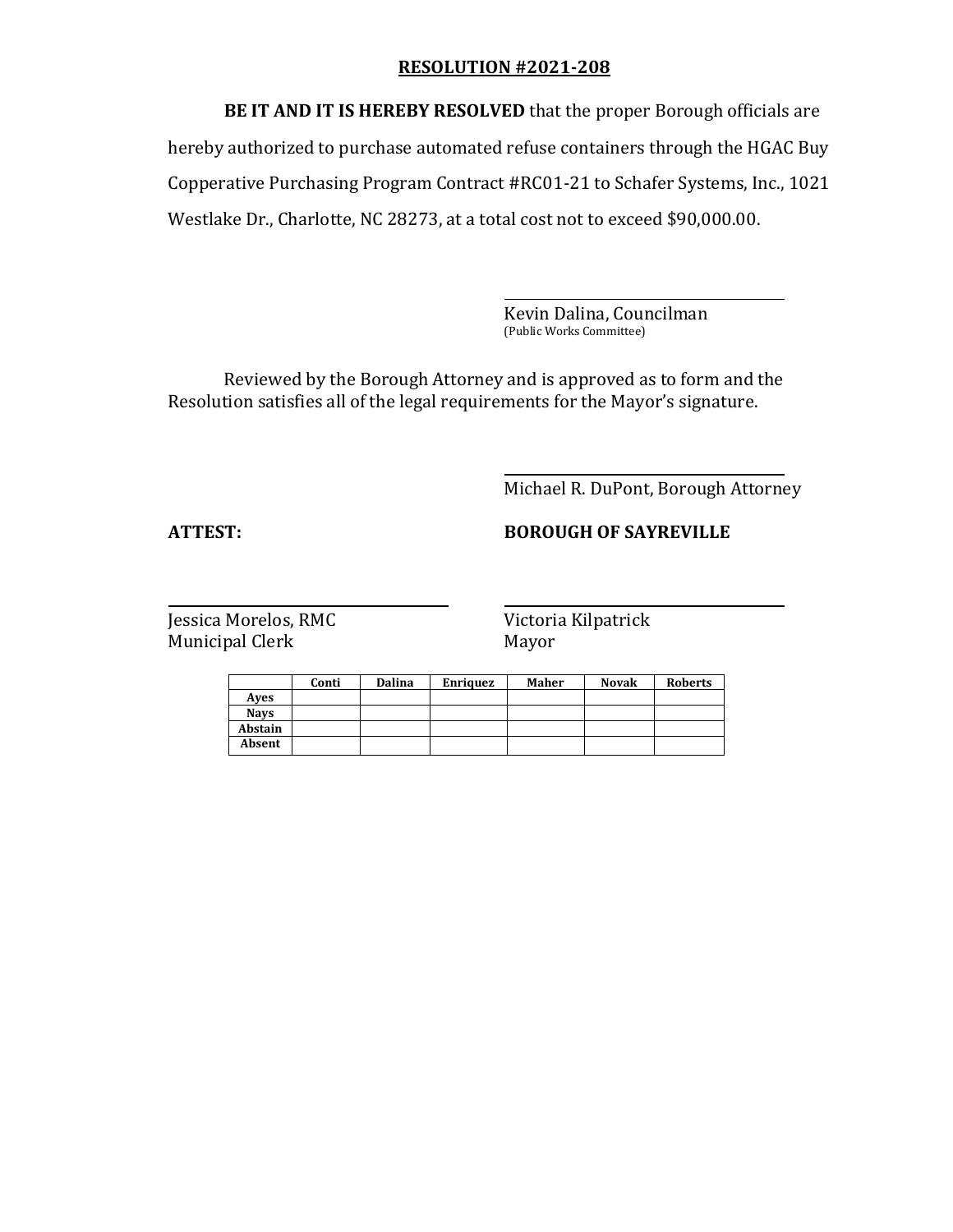**BE IT RESOLVED** that the proper officials are hereby authorized to execute Agreement and Application for permission to conduct Fireworks Display between Starfire Corpation, 682 Cole Road, Carrolltown, PA 15722, and the Borough of Sayreville, covering display to be held at Kennedy Park on October 2, 2021 (rain date October 3, 2021) at a cost not to exceed \$17,000.00, subject to Starfire Corporation providing the appropriate insurance coverage as required by the Borough and further subject to said insurance indemnifying the Borough with regard to liability caused by the fireworks including personal injury and or property damage.

> Damon Enriquez, Councilman (Recreation Committee Committee)

Reviewed by the Borough Attorney and is approved as to form and the Resolution satisfies all of the legal requirements for the Mayor's signature.

Michael R. DuPont, Borough Attorney

**ATTEST: BOROUGH OF SAYREVILLE**

|             | Conti | <b>Dalina</b> | <b>Enriquez</b> | Maher | <b>Novak</b> | <b>Roberts</b> |
|-------------|-------|---------------|-----------------|-------|--------------|----------------|
| Aves        |       |               |                 |       |              |                |
| <b>Navs</b> |       |               |                 |       |              |                |
| Abstain     |       |               |                 |       |              |                |
| Absent      |       |               |                 |       |              |                |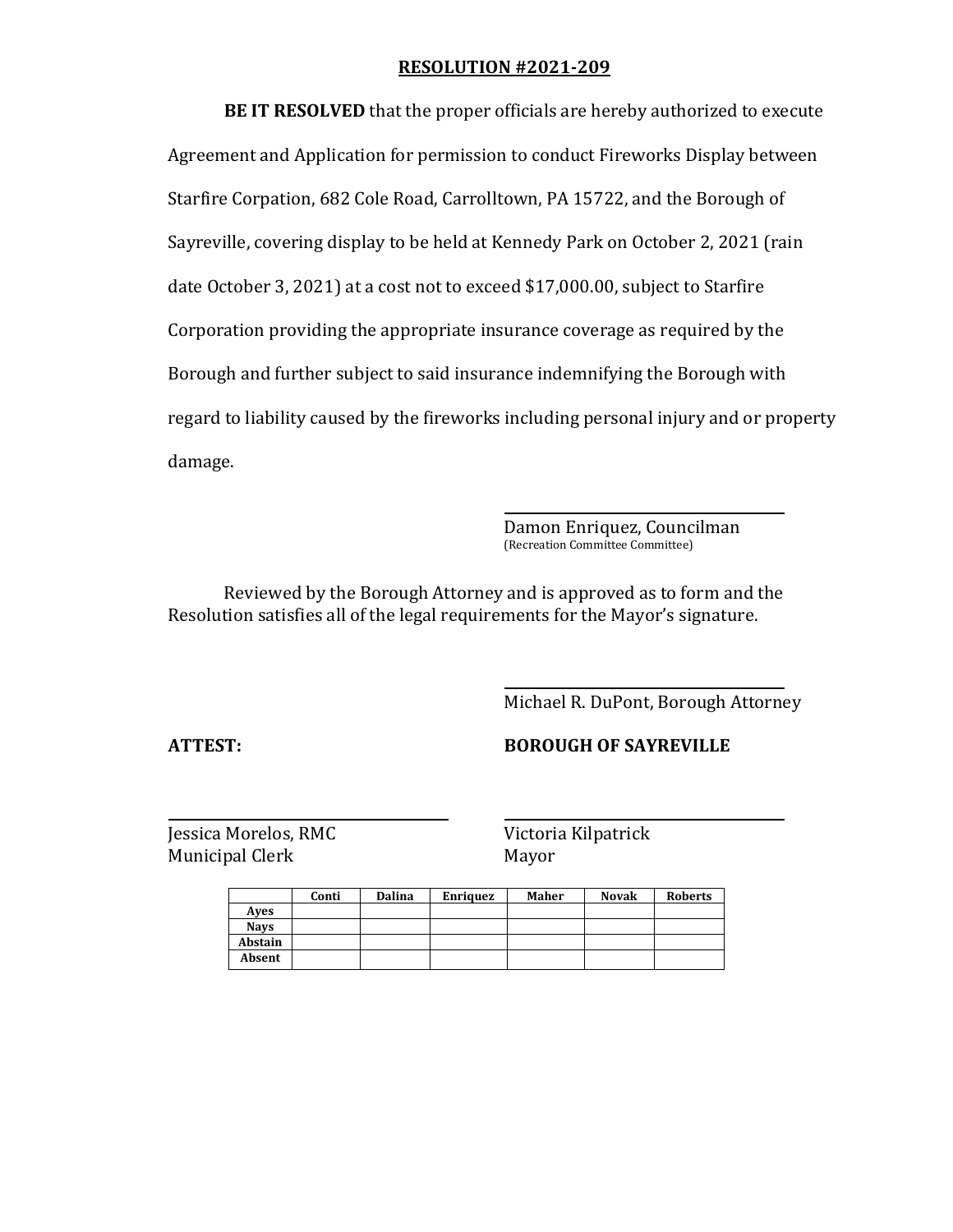**WHEREAS,** on June 25, 2021 the Mayor and Council of the Borough of Sayreville, have received bids for various Water Department Chemicals, and

**WHEREAS,** Certification as to Availability of Funds is annexed hereto;

**NOW, THEREFORE, BE IT RESOLVED** by the Mayor and Council on this 16th day of August, 2021, that:

1. Contract for "Water Department Chemicals" be awarded to the following:

- Coyne Chemical Co. Sulfuric Acid
- Univar Solutions Sodium Bisulfite & Sodium Hydroxide
- PVS Technologies, Inc. Ferric Chloride
- Carmeuse Lime Hyrdated Lime

Mary J. Novak, Councilwoman (Water & Sewer Committee)

Reviewed by the Borough Attorney and is approved as to form and the Resolution satisfies all of the legal requirements for the Mayor's signature.

Michael R. DuPont, Borough Attorney

# **ATTEST: BOROUGH OF SAYREVILLE**

|             | Conti | <b>Dalina</b> | <b>Enriquez</b> | Maher | <b>Novak</b> | <b>Roberts</b> |
|-------------|-------|---------------|-----------------|-------|--------------|----------------|
| Aves        |       |               |                 |       |              |                |
| <b>Navs</b> |       |               |                 |       |              |                |
| Abstain     |       |               |                 |       |              |                |
| Absent      |       |               |                 |       |              |                |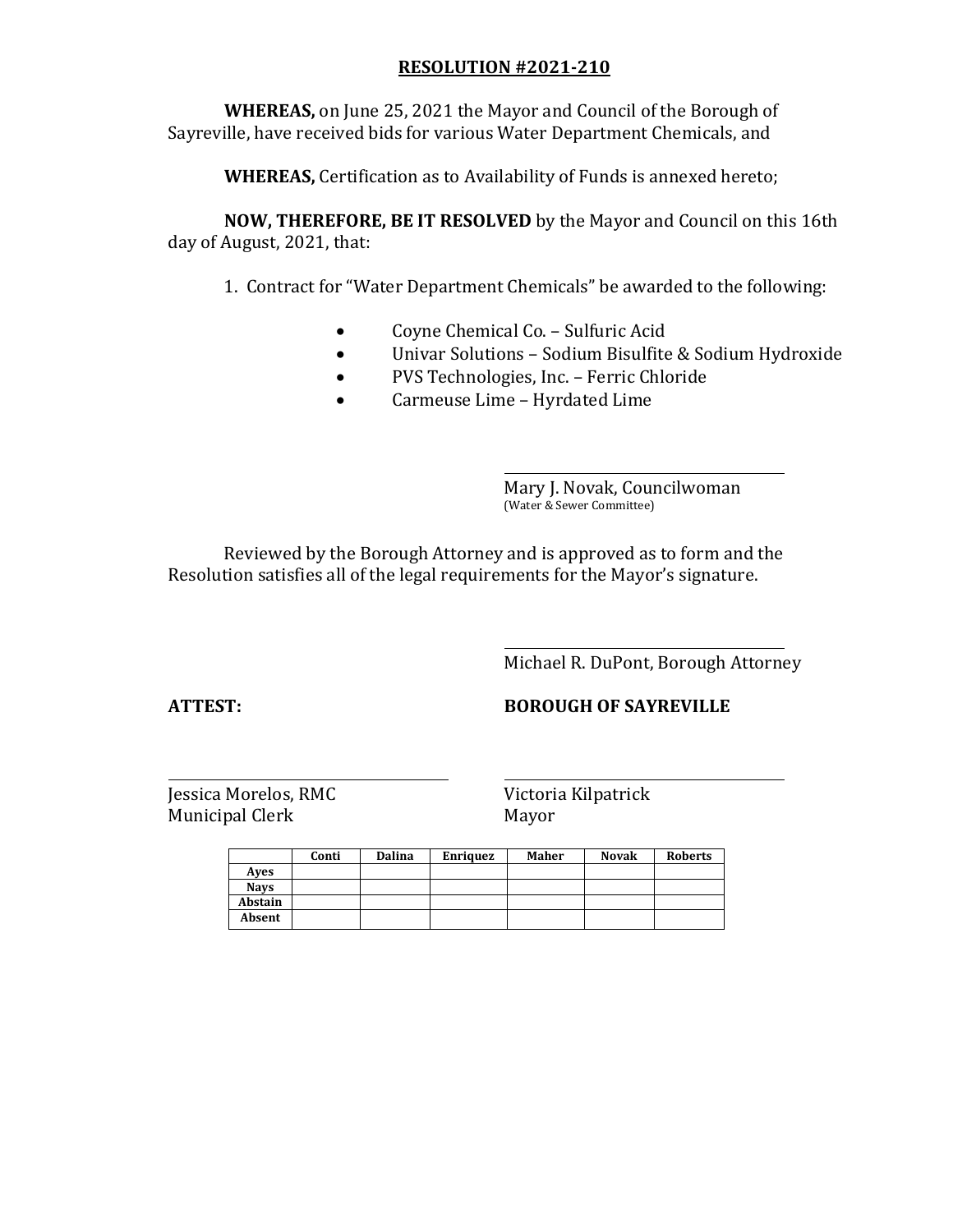**BE IT RESOLVED** that the proper Borough officials are hereby authorized to purchase through ESCNJ Contract #19/20-27, Water Meters and Related Equipment for the Borough of Sayreville from Core & Main, 61 Gross Avenue, Edison, NJ 08837 at a total cost not to exceed \$200,000.00.

> Mary J. Novak, Councilwoman (Water & Sewer Committee)

Reviewed by the Borough Attorney and is approved as to form and the Resolution satisfies all of the legal requirements for the Mayor's signature.

Michael R. DuPont, Borough Attorney

# **ATTEST: BOROUGH OF SAYREVILLE**

|             | Conti | Dalina | <b>Enriquez</b> | Maher | <b>Novak</b> | <b>Roberts</b> |
|-------------|-------|--------|-----------------|-------|--------------|----------------|
| Aves        |       |        |                 |       |              |                |
| <b>Navs</b> |       |        |                 |       |              |                |
| Abstain     |       |        |                 |       |              |                |
| Absent      |       |        |                 |       |              |                |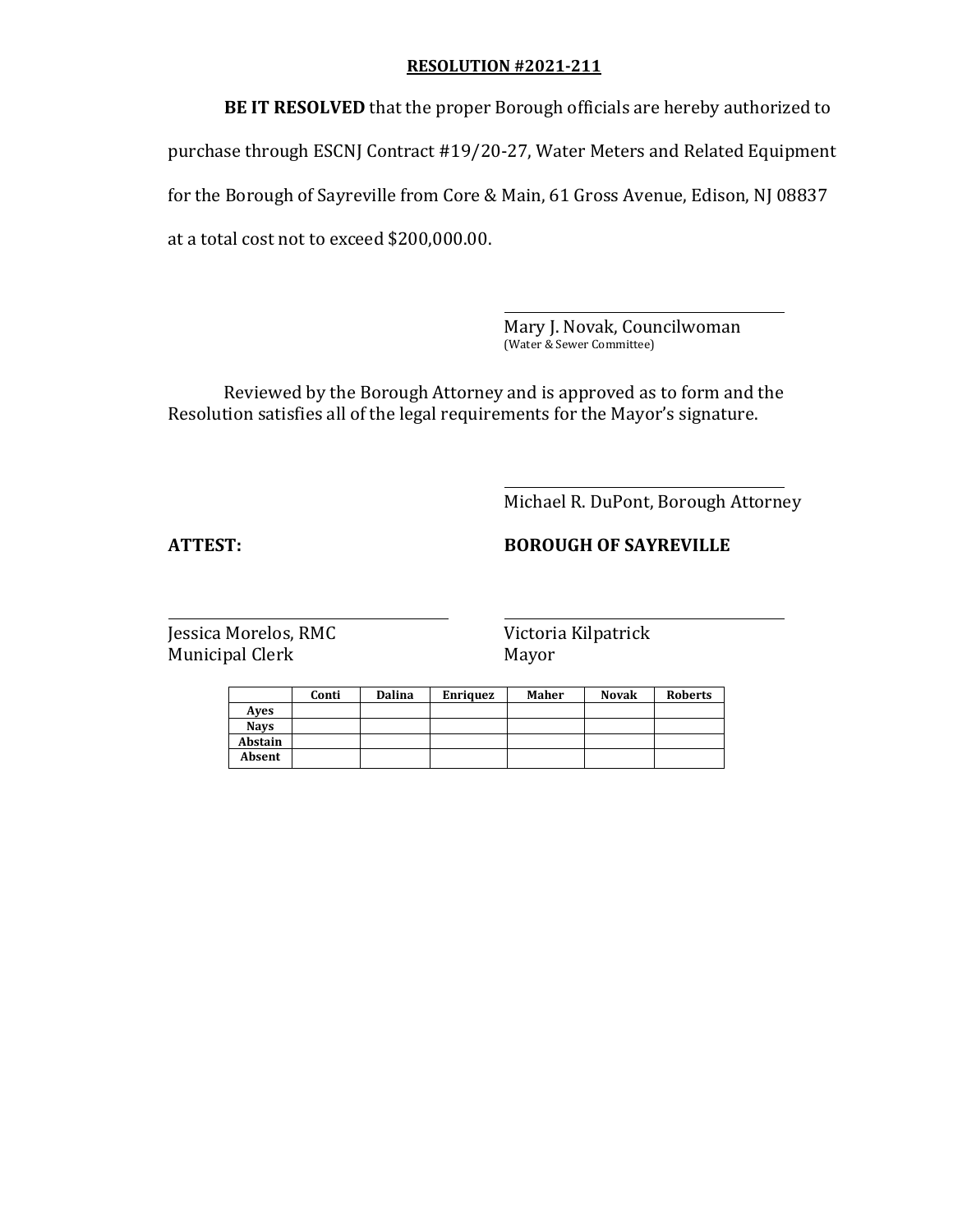**WHEREAS,** N.J.S.A. 40A:4-87 provides that the director of the Division of Local Finance may approve the insertion of any special item of revenue in the budget of any county or municipality when such items shall have been made available by law and the amount thereof was not determined at the time of the adoption of the budget; and

**WHEREAS**, said Director may also approve the insertion of an item of appropriation of equal amount:

## **SECTION 1.**

**NOW THEREFORE, BE IT RESOLVED** that the Mayor and Council of the Borough of Sayreville hereby requests the Director of the Division of Local Finance to approve the insertion of the following items of revenue in the budget of the year 2021 in the sums contained in **Section 2** which items are now available as a revenue from the following sources:

## **SECTION 2.**

- 2021 Municipal Recycling Enhancement Grant in the amount of \$4,090.00.

## **SECTION 3.**

**BE IT FURTHER RESOLVED** that this resolution shall take effect immediately.

> Donna Roberts, Councilwoman (Admin. & Finance Committee)

Reviewed by the Borough Attorney and is approved as to form and the Resolution satisfies all of the legal requirements for the Mayor's signature.

Michael R. DuPont, Borough Attorney

# **ATTEST: BOROUGH OF SAYREVILLE**

|             | Conti | <b>Dalina</b> | <b>Enriquez</b> | Maher | <b>Novak</b> | <b>Roberts</b> |
|-------------|-------|---------------|-----------------|-------|--------------|----------------|
| Aves        |       |               |                 |       |              |                |
| <b>Navs</b> |       |               |                 |       |              |                |
| Abstain     |       |               |                 |       |              |                |
| Absent      |       |               |                 |       |              |                |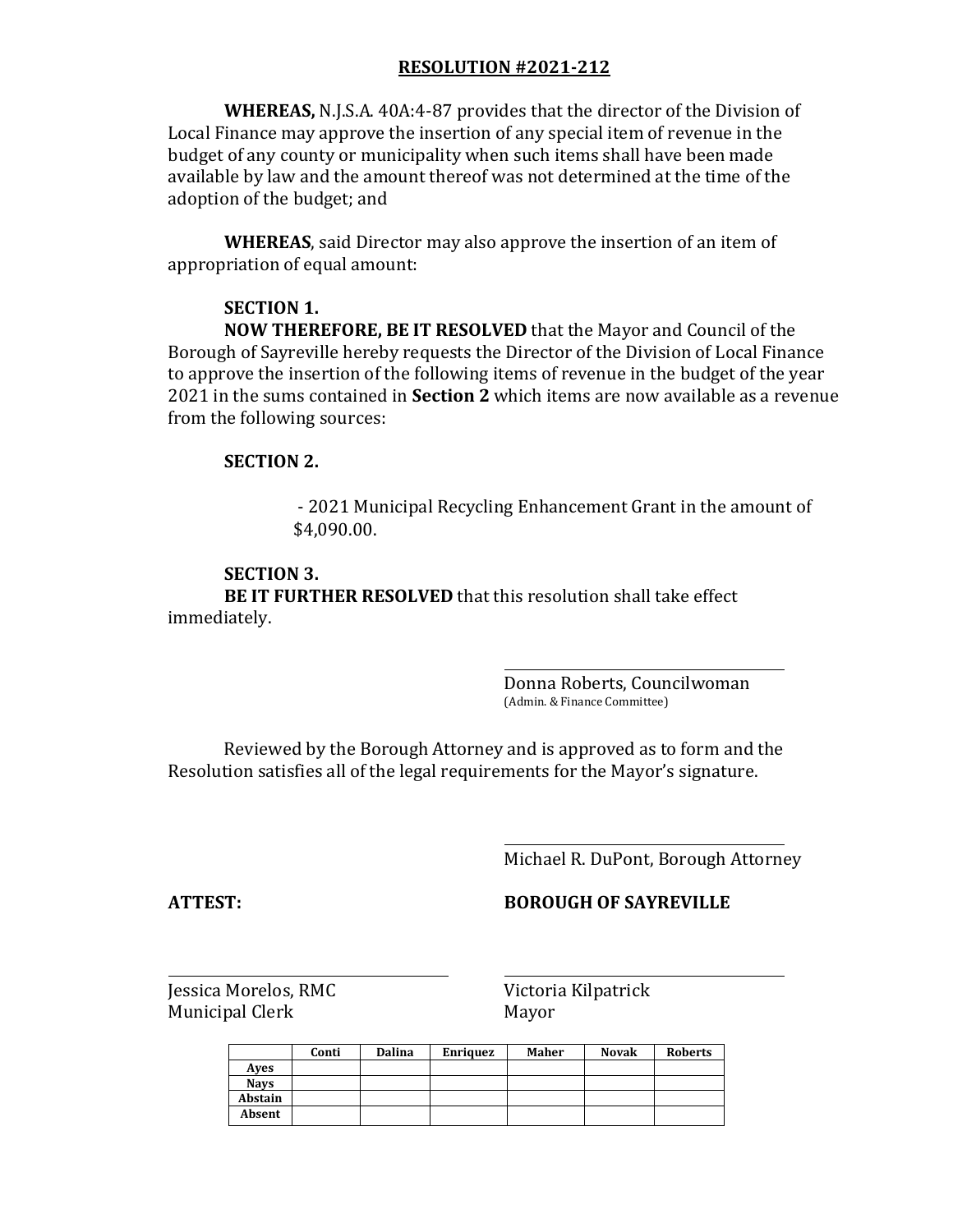**WHEREAS,** N.J.S.A. 40A:4-87 provides that the director of the Division of Local Finance may approve the insertion of any special item of revenue in the budget of any county or municipality when such items shall have been made available by law and the amount thereof was not determined at the time of the adoption of the budget; and

**WHEREAS**, said Director may also approve the insertion of an item of appropriation of equal amount:

#### **SECTION 1.**

**NOW THEREFORE, BE IT RESOLVED** that the Mayor and Council of the Borough of Sayreville hereby requests the Director of the Division of Local Finance to approve the insertion of the following items of revenue in the budget of the year 2021 in the sums contained in **Section 2** which items are now available as a revenue from the following sources:

#### **SECTION 2.**

- 2021 Sustainable Jersey Grant in the amount of \$10,000.00.

#### **SECTION 3.**

**BE IT FURTHER RESOLVED** that this resolution shall take effect immediately.

> Donna Roberts, Councilwoman (Admin. & Finance Committee)

Reviewed by the Borough Attorney and is approved as to form and the Resolution satisfies all of the legal requirements for the Mayor's signature.

Michael R. DuPont, Borough Attorney

#### **ATTEST: BOROUGH OF SAYREVILLE**

|             | Conti | <b>Dalina</b> | <b>Enriquez</b> | Maher | <b>Novak</b> | <b>Roberts</b> |
|-------------|-------|---------------|-----------------|-------|--------------|----------------|
| Aves        |       |               |                 |       |              |                |
| <b>Navs</b> |       |               |                 |       |              |                |
| Abstain     |       |               |                 |       |              |                |
| Absent      |       |               |                 |       |              |                |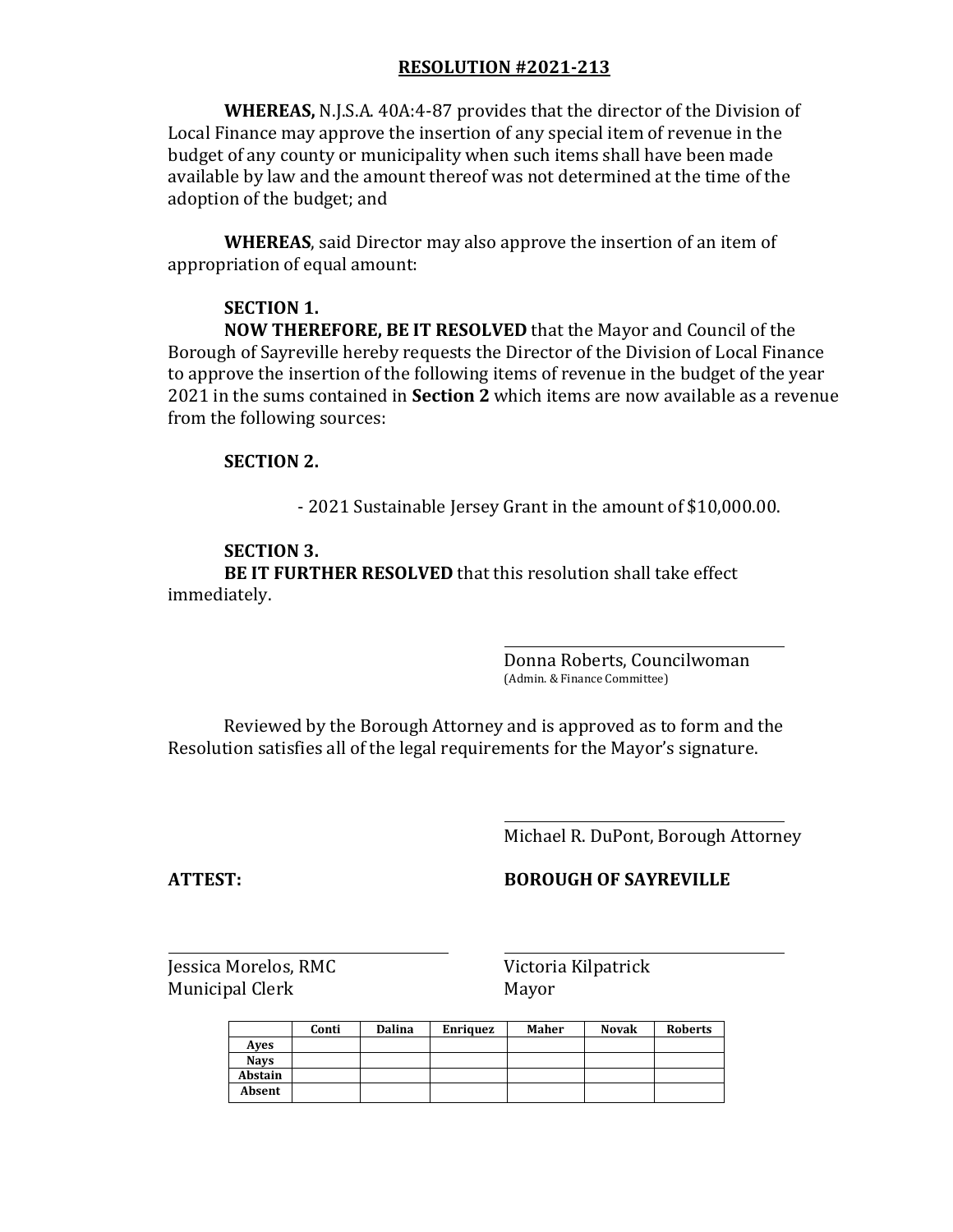**WHEREAS,** N.J.S.A. 40A:4-87 provides that the director of the Division of Local Finance may approve the insertion of any special item of revenue in the budget of any county or municipality when such items shall have been made available by law and the amount thereof was not determined at the time of the adoption of the budget; and

**WHEREAS**, said Director may also approve the insertion of an item of appropriation of equal amount:

#### **SECTION 1.**

**NOW THEREFORE, BE IT RESOLVED** that the Mayor and Council of the Borough of Sayreville hereby requests the Director of the Division of Local Finance to approve the insertion of the following items of revenue in the budget of the year 2021 in the sums contained in **Section 2** which items are now available as a revenue from the following sources:

#### **SECTION 2.**

- 2021 Distracted Driving Crackdown, U Drive U Text U Pay Grant in the amount of \$9,000.00.

## **SECTION 3.**

**BE IT FURTHER RESOLVED** that this resolution shall take effect immediately.

> Donna Roberts, Councilwoman (Admin. & Finance Committee)

Reviewed by the Borough Attorney and is approved as to form and the Resolution satisfies all of the legal requirements for the Mayor's signature.

Michael R. DuPont, Borough Attorney

### **ATTEST: BOROUGH OF SAYREVILLE**

|             | Conti | <b>Dalina</b> | <b>Enriquez</b> | Maher | <b>Novak</b> | <b>Roberts</b> |
|-------------|-------|---------------|-----------------|-------|--------------|----------------|
| Aves        |       |               |                 |       |              |                |
| <b>Navs</b> |       |               |                 |       |              |                |
| Abstain     |       |               |                 |       |              |                |
| Absent      |       |               |                 |       |              |                |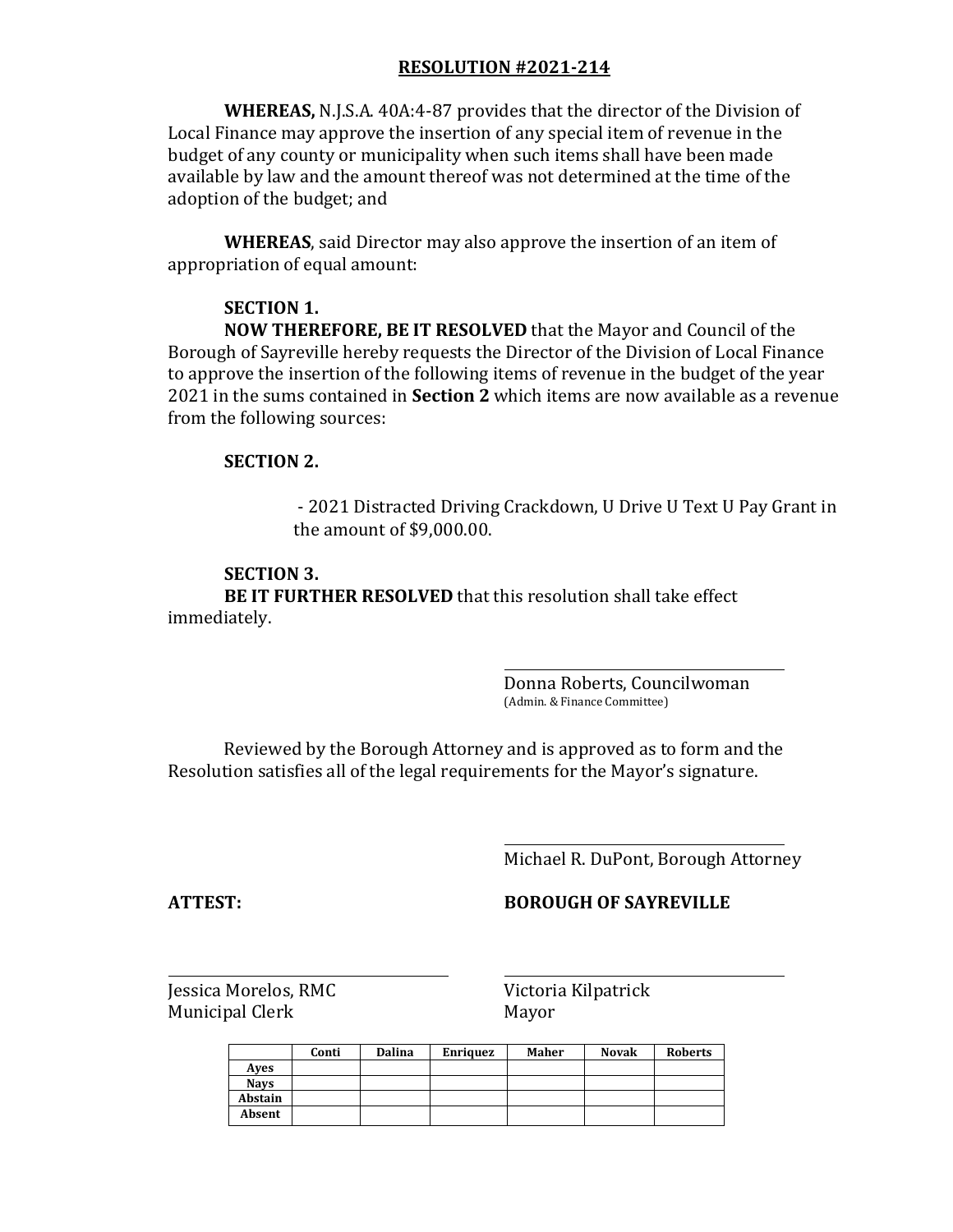**WHEREAS,** Borough Engineer David J. Samuel has recommended that certain increases and decreases be included in the following described project as will more fully appear by Closeout Contract Change Order No. 1:

| • Project:    | Remedial Excavation of Regulated Soil at<br>the Former First Aid Building                        |
|---------------|--------------------------------------------------------------------------------------------------|
| Contractor:   | The Ambient Group, LLC<br>222 Thies Road<br>Sewell, NJ 08080                                     |
| Net Decrease: | \$18,440.50                                                                                      |
| Reason:       | Adjustment of original contract to reflect<br>actual quantities installed and work<br>performed. |

### **NOW, THEREFORE, BE IT AND IT IS HEREBY RESOLVED:**

1. That the recommendation and approval of said Borough Engineer referred to above and in said Change Order be and the same is hereby accepted and approved:

2. That the Governing Body determines that said charges are proper and essential and that same be paid upon the submission of properly approved borough voucher.

> Kevin Dalina, Councilman (Public Works Committee)

Reviewed by the Borough Attorney and is approved as to form and the Resolution satisfies all of the legal requirements for the Mayor's signature.

Michael R. DuPont, Borough Attorney

**ATTEST: BOROUGH OF SAYREVILLE**

|             | Conti | Dalina | <b>Enriquez</b> | Maher | <b>Novak</b> | <b>Roberts</b> |
|-------------|-------|--------|-----------------|-------|--------------|----------------|
| Aves        |       |        |                 |       |              |                |
| <b>Navs</b> |       |        |                 |       |              |                |
| Abstain     |       |        |                 |       |              |                |
| Absent      |       |        |                 |       |              |                |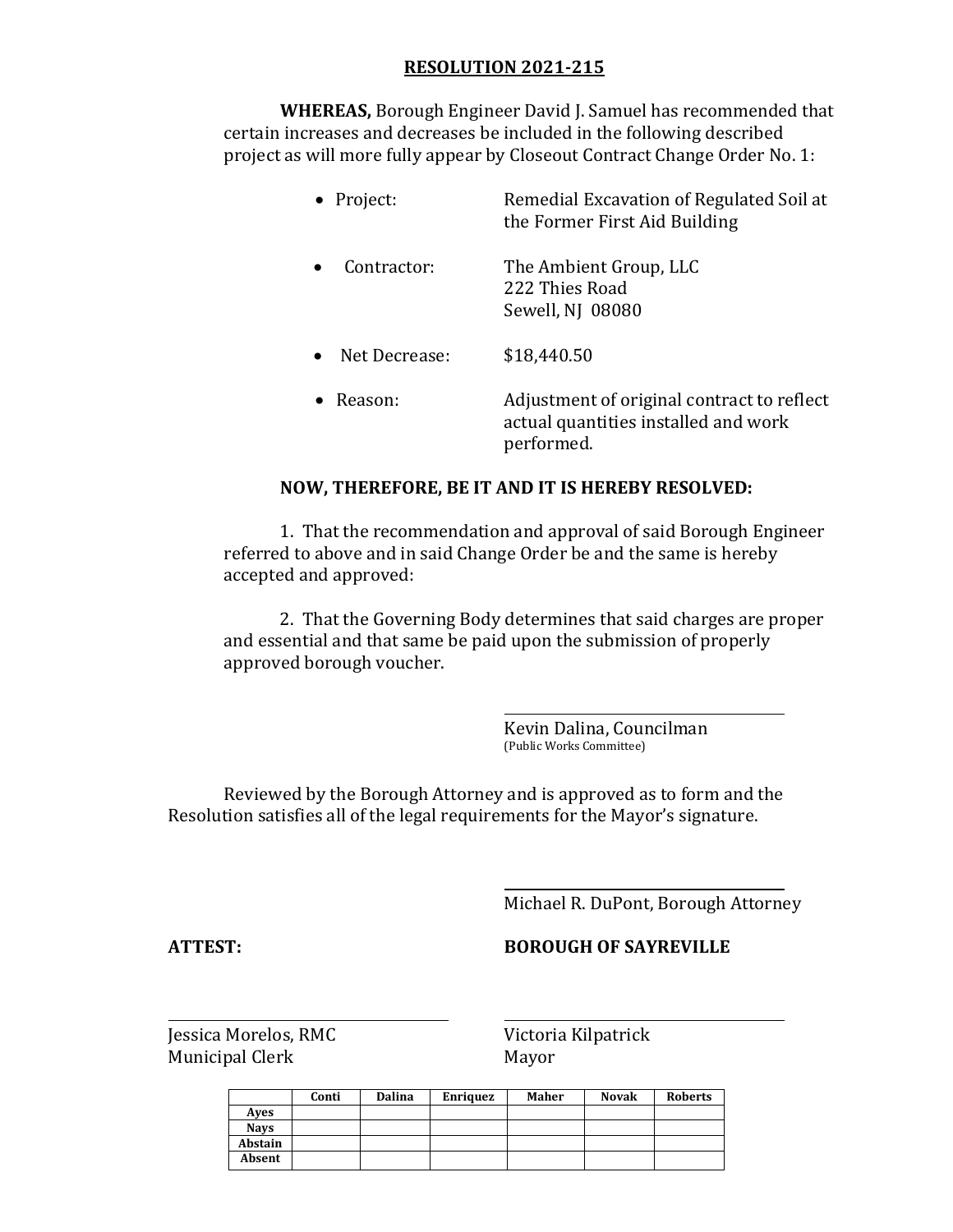## **ACCEPTING FINAL WORK AND AUTHORIZING FINAL PAYMENT UPON EXPIRATION OF STATUTORY PERIOD**

**WHEREAS,** the following named contractor has completed the following work as indicated on the project hereafter referred to, which work is apparently in accordance with the plans, specifications and contract documents:

- Project: Remedial Excavation of Regulated Soil at the Former First Aid Building
- Contractor: The Ambient Group, LLC 222 Thies Road Sewell, NJ 08080
- $\bullet$  Balance Due \$1,979.19

**WHEREAS,** the Borough Engineer has fully issued a certificate certifying to the completion of the work and recommending payment in accordance with the terms thereof; and

**WHEREAS,** the Standing Committee of the Governing Body under whose jurisdiction this work falls has likewise inspected said work and has determined that it has been completed in apparent conformity with the plans and specifications; and

**WHEREAS,** the Statutes of New Jersey pertaining to the enforcement of mechanic's and materialmen's liens on municipal projects provide that notice thereof may be filed at any time within 45 days of the final acceptance of said work;

#### **NOW, THERFORE, BE IT AND IT IS HEREBY RESOLVED:**

1. That the project described in the preamble hereof is hereby accepted and approved with the proviso that such action is not to be construed as a waiver of any violation of the terms of said plans, specifications and contract documents if such violation should later appear.

2. That the Borough Clerk is authorized to insert a brief notice in a daily newspaper circulating in Middlesex County once a week for two consecutive weeks giving public notice of the final acceptance of said work so that any potential lien claimants may have notice thereof.

3. That upon expiration of the 45 days from the date hereof, the proper municipal officials be and they are hereby authorized and directed to execute and deliver a check to the said contractor covering the amount due him, less any retained percentage authorized by the contract documents.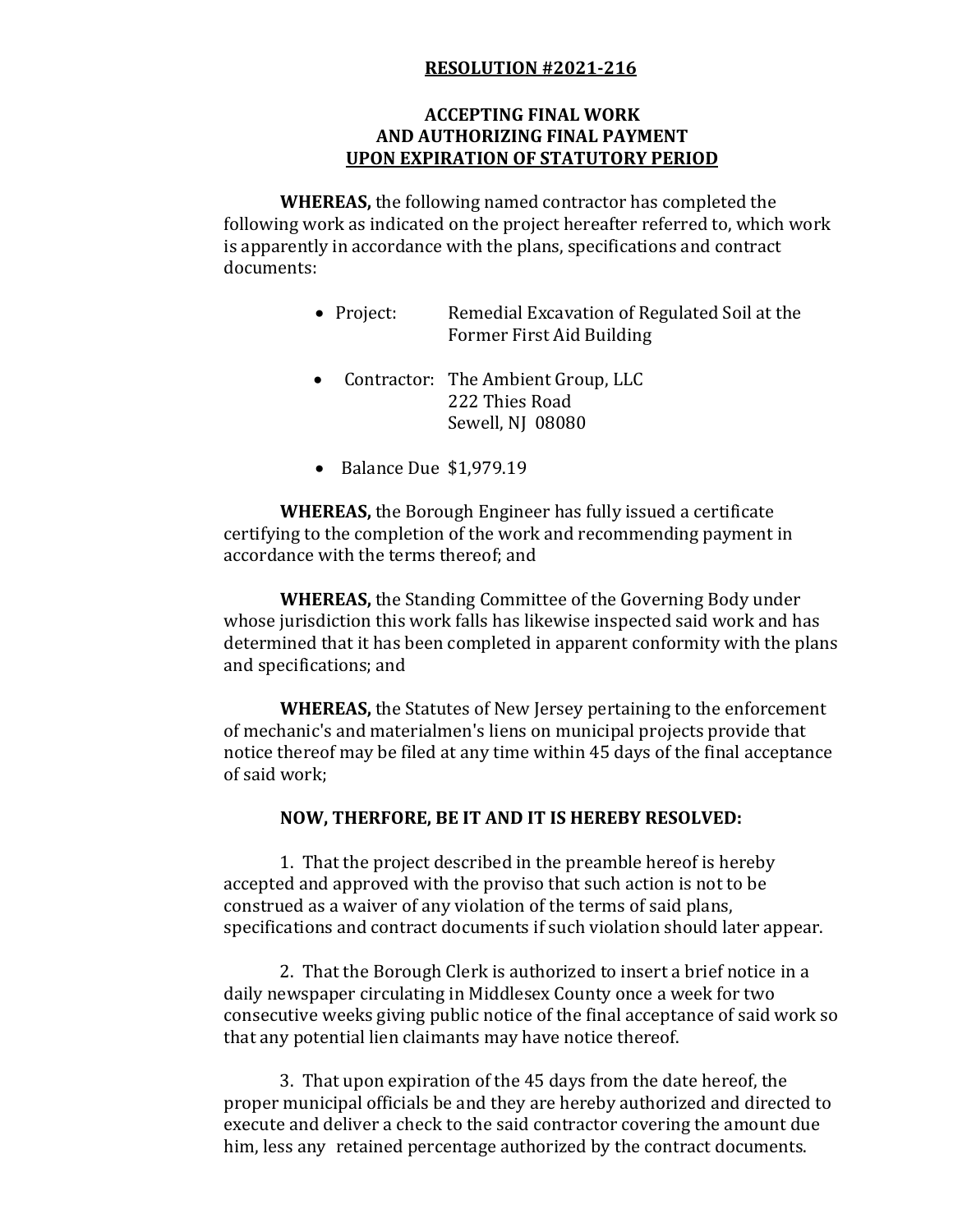4. That should the contract under which this work has been done provide for the release of any retained percentage upon the filing of a maintenance bond, that said percentage shall be paid said contractor upon the filing of a one-year 15% Maintenance Bond in the amount of \$14,843.93 and the approval of same as to form and sufficiency by the Borough Attorney.

> Kevin Dalina, Councilman (Public Works Committee)

Reviewed by the Borough Attorney and is approved as to form and the Resolution satisfies all of the legal requirements for the Mayor's signature.

Michael R. DuPont, Borough Attorney

# **ATTEST: BOROUGH OF SAYREVILLE**

|             | Conti | <b>Dalina</b> | <b>Enriquez</b> | Maher | <b>Novak</b> | <b>Roberts</b> |
|-------------|-------|---------------|-----------------|-------|--------------|----------------|
| Aves        |       |               |                 |       |              |                |
| <b>Navs</b> |       |               |                 |       |              |                |
| Abstain     |       |               |                 |       |              |                |
| Absent      |       |               |                 |       |              |                |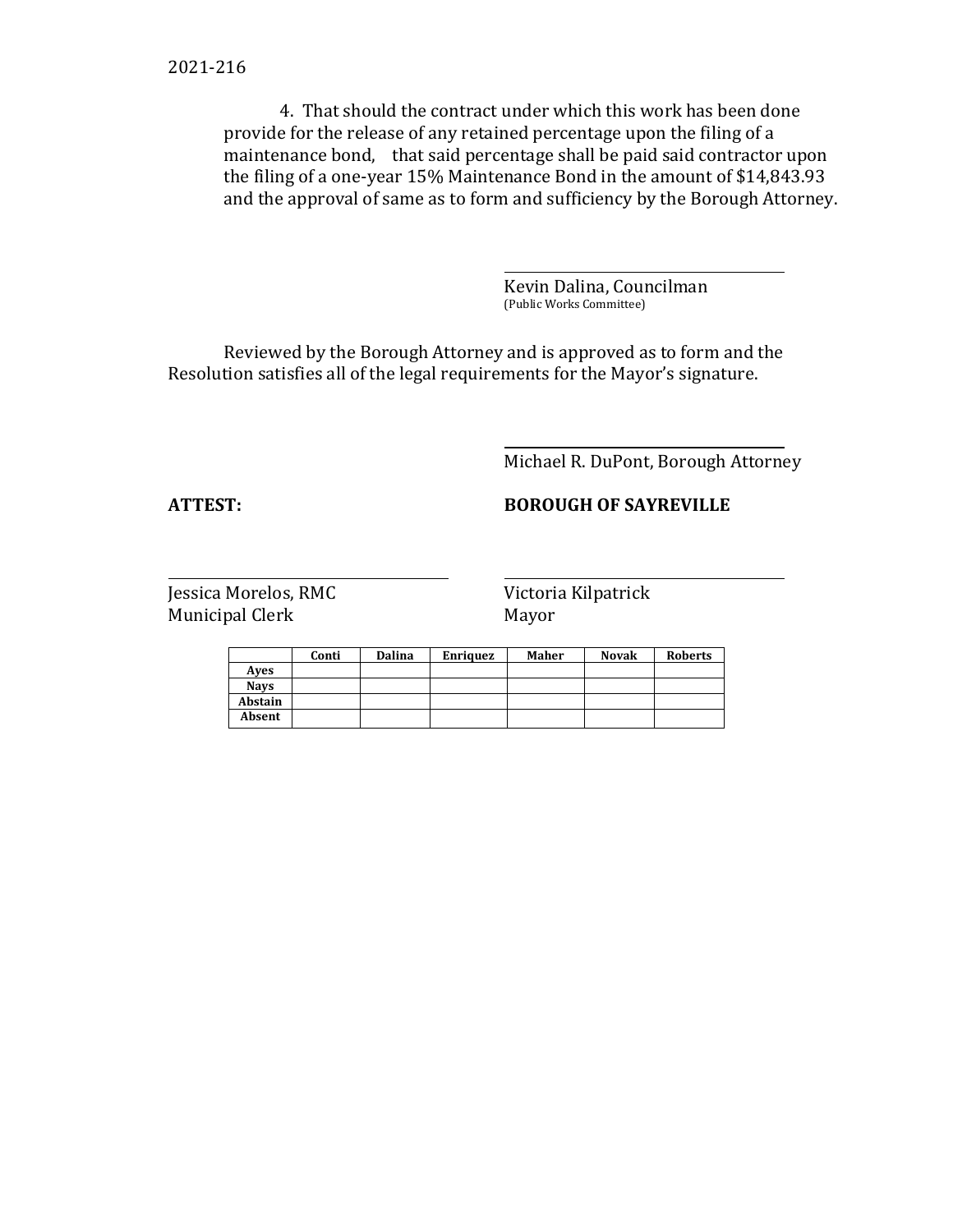**WHEREAS,** on August 10, 2021, the Mayor and Council of the Borough of Sayreville received bids for the "2020 Roadway Paving and Reconstruction Project – Phase II (Improvements to Sophie Street, Midnight Street and Vernon Street)"; and

**WHEREAS,** Certification as to Availability of Funds is annexed hereto;

**NOW, THEREFORE, BE IT RESOLVED** by the Mayor and Council on this

16th day of August, 2021 that:

1. Contract for the "2020 Roadway Paving and Reconstruction Project – Phase II (Improvements to Sophie Street, Midnight Street and Vernon Street)" be awarded to MECO, Inc., P.O. Box 536, Clarksburg, NJ 08510 for a total of \$1,253,178.50 as appears on their bid documents and attached hereto and made a part hereof, subject to the waiver of minor irregularities.

**WHEREAS,** the Mayor and Council of the Borough of Sayreville require the services of an Hearing Officer in connection with local hearings in the Borough of Sayreville; and

> Kevin Dalina, Councilman (Public Works Committee)

Reviewed by the Borough Attorney and is approved as to form and the Resolution satisfies all of the legal requirements for the Mayor's signature.

Michael R. DuPont, Borough Attorney

**ATTEST: BOROUGH OF SAYREVILLE**

|             | Conti | <b>Dalina</b> | Enriquez | Maher | <b>Novak</b> | <b>Roberts</b> |
|-------------|-------|---------------|----------|-------|--------------|----------------|
| Aves        |       |               |          |       |              |                |
| <b>Nays</b> |       |               |          |       |              |                |
| Abstain     |       |               |          |       |              |                |
| Absent      |       |               |          |       |              |                |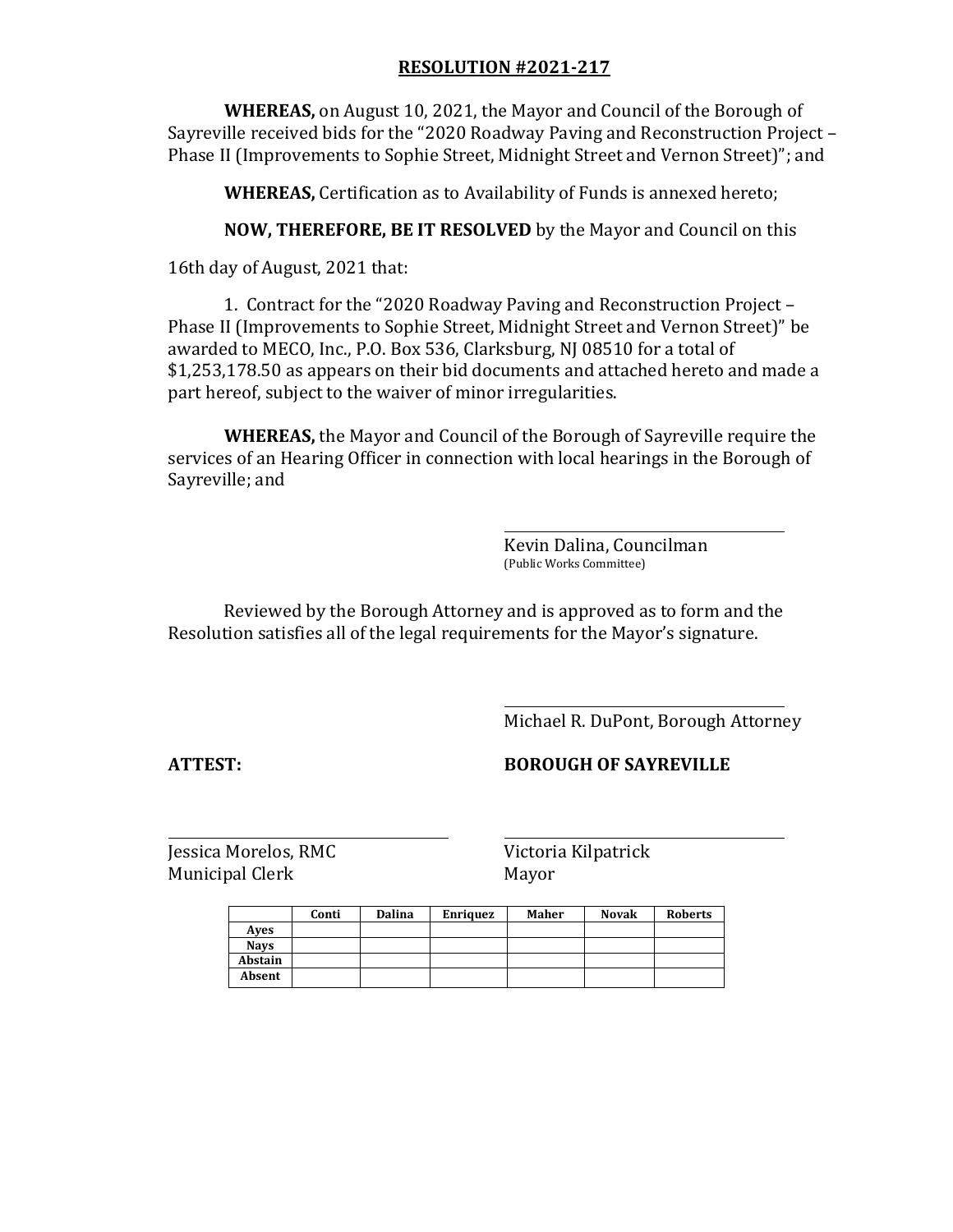**WHEREAS,** Ikon at Route 35 Corporation is the holder of Plenary Retail Consumption License #1219-33-001-013 in the Borough of Sayreville; and

**WHEREAS,** the licensee did file a verified petition requesting authorization for the Borough of Sayreville to consider its renewal application for the 2021-2022 license term; and

**WHEREAS,** on July 13, 2021, James B. Graziano, Director of the State Division of Alcoholic Beverage Control, did make a Special Ruling to permit the filing of a renewal application of an inactive license, pursuant to N.J.S.A. 33:1-12.39, Agency Docket No. 07-21-526 for a *two-year period*, covering the *2021-2022 and 2022- 2023 license terms*; and

**WHEREAS,** the said Special Ruling of the Director does authorize the Mayor and Borough Council to consider the application for renewal of the subject license for the 2021-2022 license term and to grant or deny said application in the reasonable exercise of its discretion;

**WHEREAS***,* said applicant has complied with the necessary requirements including payment of fees, etc.

**NOW, THEREFORE, BE IT AND IT IS HEREBY RESOLVED** that the Mayor and Borough Council do hereby grant the renewal of Plenary Retail Consumption License No. 1219-33-001-013 to the licensee for the 2021-2022 license term, pursuant to special conditions as contained in the Special Ruling issued by the Director of the State Division of Alcoholic Beverage Control issued on July 13, 2021 and is also subject to the following conditions that remain as part of the license:

1. Licensee shall continue to implement and provide valet parking for its patrons on all nights of operation. The Chief of Police may grant a waiver, on occasion, of the requirement that valet parking be provided if the Licensee demonstrates, to the reasonable satisfaction of the Chief of Police, that Licensee's level of occupancy on such specific occasion is anticipated to be significantly less than the legal occupancy so as to satisfy the Chief that valet parking will not be necessary on such specific occasion. The granting of any such waiver on one occasion shall not entitle Licensee to such a waiver on any other occasion.

2. The above-described valet parking requirement shall remain in effect unless and until a recommendation for other appropriate traffic control procedures, developed by a licensed traffic or civil engineer or consultant at Licensee's expense, is received and approved by the Mayor and Council as a substitute measure.

3. Licensee shall institute a policy and instruct its parking lot attendants and employees to abide by a policy that requires that, when the parking facilities used by the Licensed Premises are at full capacity, any additional cars seeking to enter the parking lots shall be "waved off" by parking lot attendants in order to insure that traffic jams do not occur but that such traffic continues to move through and out of the area of the Licensed Premises when there are no legal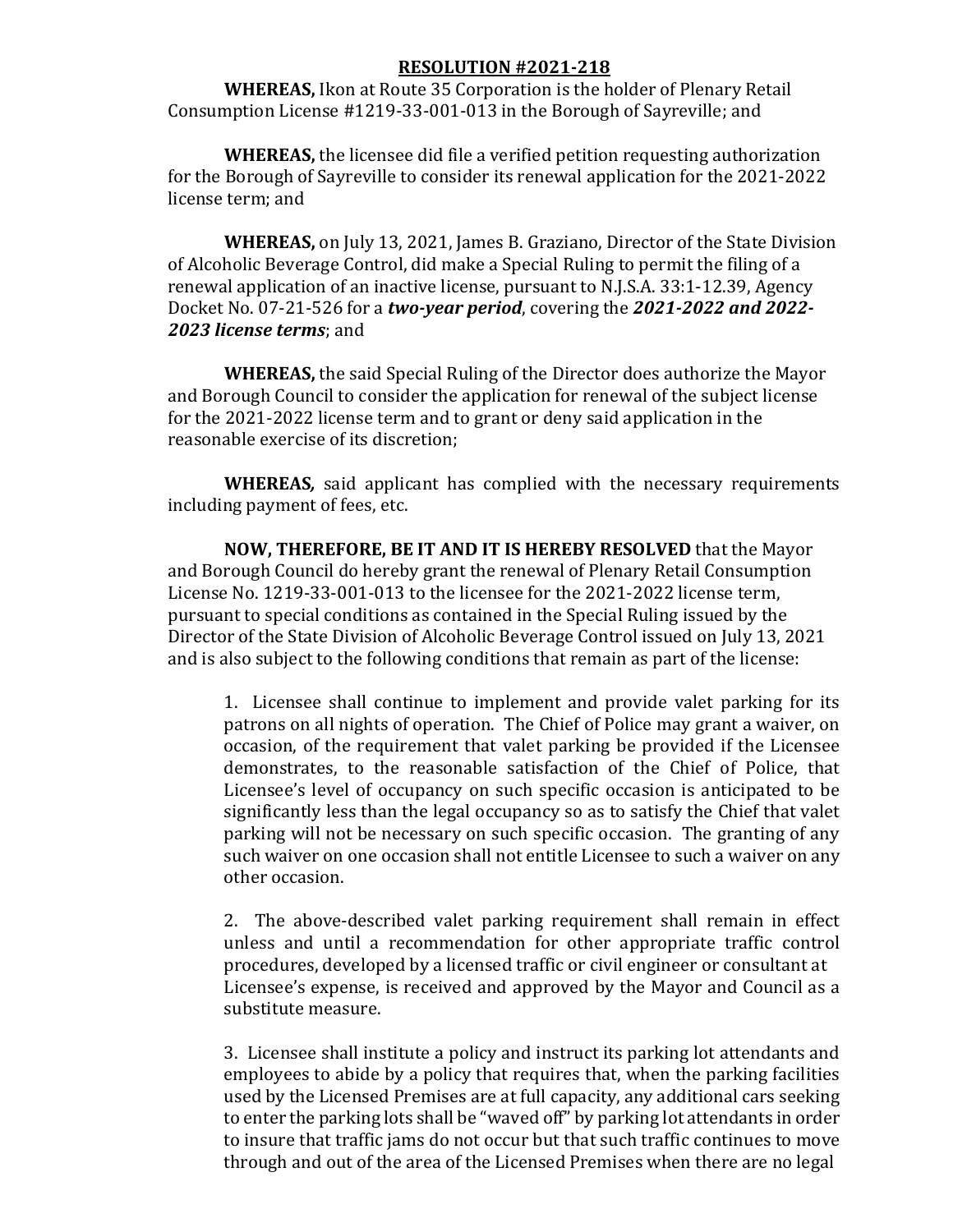#### 2021-218

spaces available in the Licensed Premises parking lots to accommodate additional cars.

4. Licensee shall strictly enforce a policy that patrons who have been admitted to enter the Licensed Premises who subsequently exit the Licensed Premises will not be permitted to re-enter the Licensed Premises on the same day/evening. This measure is intended to address the Mayor and Council's previous finding that drug activity was noted on the Licensed Premises and in recognition of the fact that a practice of allowing patrons to exit and then reenter the Licensed Premises facilitates drug activities by providing an opportunity for such persons to retrieve contraband from their vehicles for use and/or distribution inside and adjacent to the Licensed Premises. Additionally, this measure is intended to alleviate the problem of patrons loitering in and around the parking lot during Licensee's operating hours and engaging in illegal, disorderly or nuisance causing behaviors.

5. Licensee's security staff shall be required to obtain photo identification cards, prepared by the Sayreville Police Department, that must be kept on their persons at all times while employed at or located on Licensee's property. This measure is intended to alleviate difficulties encountered by police investigating complaints on the premises, in which members of the security staff are identified as either potential witnesses or suspects and is also designed in response to the findings of a previous ABC investigation in which it was discovered that some of the employees found on-site during the investigation were not properly entered in Licensee's employee records.

6. Licensee shall provide proper trash receptacles in the parking lot and shall cause Licensee's parking lots and outside premises, as well as all residential areas within a five hundred (500) foot radius of the Licensed Premises, to be cleaned of all litter, trash and other discarded items. Such cleaning shall be accomplished by ten o'clock in the morning (10:00 a.m.) each day following the hours of operation of the Licensed Premises such that the above-described areas shall be free from all such litter, trash and other discarded items as may be generated by and/or associated with Licensee's operation. To the extent that residents within such five hundred (500) foot radius consent to permit access to private property for the purposes of such cleaning on private property, Licensee shall cause such private property to be cleaned of all litter, trash and other discarded items, at Licensee's sole cost. This measure is designed to alleviate any problem associated with the accumulation of empty beverage containers, cans, bottles and other debris that results from the operation of the Licensed Premises.

7. Licensee shall install "zero tolerance" signs inside the Licensed Premises, at or adjacent to the entry to the premises, containing language indicating that patrons will be prosecuted to the fullest extent of the law for any possession, sale or distribution of any drug, controlled substance or drug paraphernalia. This measure is designed to discourage drug activity occurring at or on the Licensed Premises.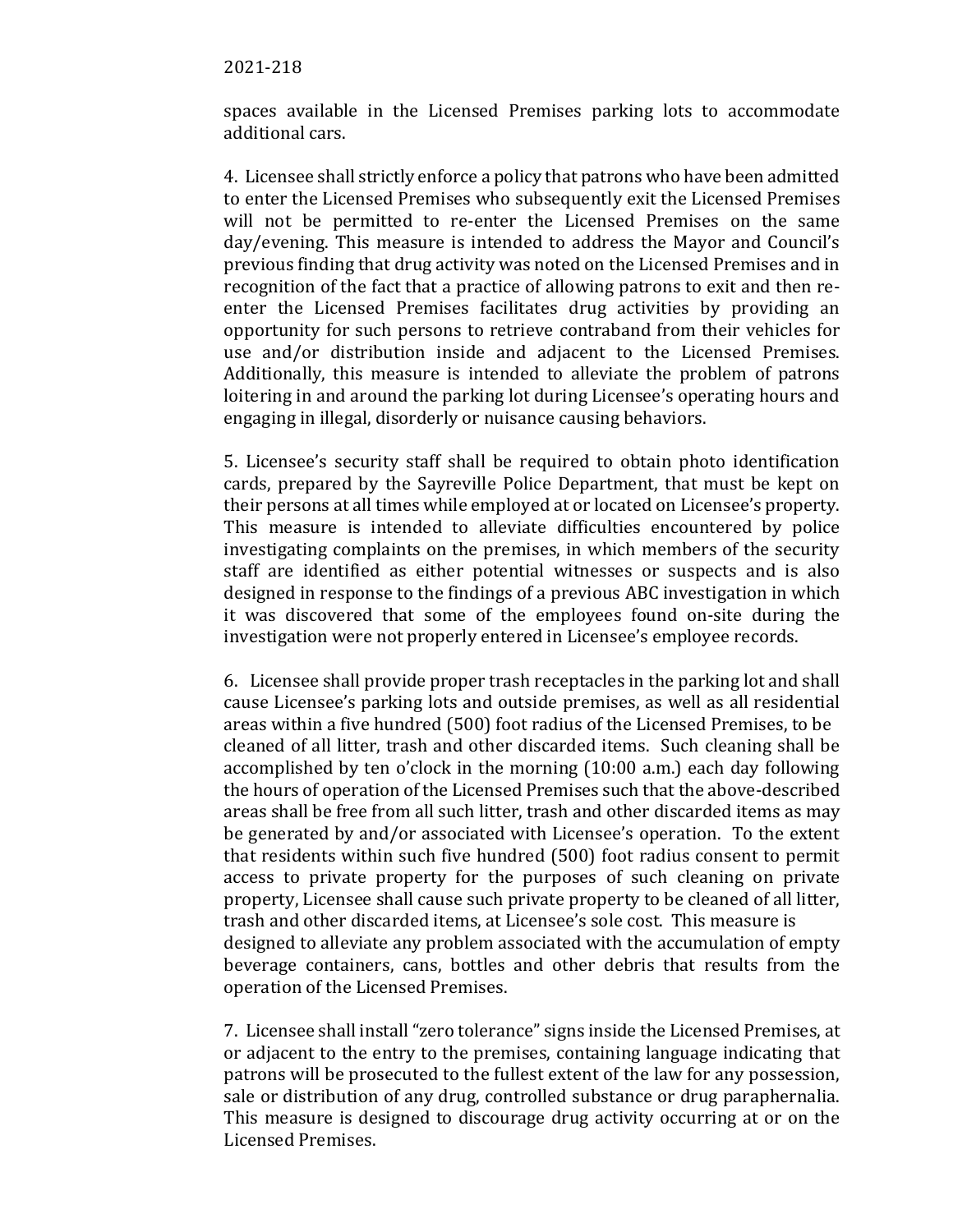8. Licensee shall install soundproofing equipment and/or take any other necessary steps to limit the escape of sound and vibration from the Licensed Premises, sufficient to ensure that no audible sound is transmitted beyond the property line of the Licensed Premises. This measure is designed to alleviate concerns regarding noise levels as recounted from complaints received by members of the Council pertaining to the Licensed Premises.

9. Licensee shall cease all sales of alcohol at 1:30 a.m. and shall cease the playing of all music at 1:45 a.m. This measure is designed to facilitate the prompt and orderly exiting of patrons at or before the time of closing and to prevent large groups of patrons from exiting the Licensed Premises at the same time, resulting in loitering around the Licensed Premises and in the street, blocking traffic and inhibiting the dispersal of other patrons from the Licensed Premises and from the area.

10. Licensee shall institute a policy that on nights where patrons aged eighteen (18) through twenty (20) may be admitted to the premises along with patrons aged twenty-one (21) and over, such patrons over the age of twenty-one (21) shall be required to wear secure wristbands of a color differentiated from any wristbands required to be worn by patrons under the age of twenty-one (21). All such wristbands shall be incapable of being reattached once removed, in order to prevent violations of laws prohibiting sales of alcohol to persons under twenty-one (21). This measure is designed to prevent violations of drinking age laws, as noted by the Council in previous findings of fact related to a prior disciplinary action.

11. Licensee shall securely stow all alcoholic beverages and shall not serve any alcohol whatsoever on those occasions that Licensee provides access to teenagers under the legal drinking age at events commonly referred to as "Teen Nights". During such events, all alcoholic beverages shall be removed from the bar areas and secured. This measure is designed to prevent violations of drinking age laws as noted by the Council in previous findings related to a prior disciplinary action.

12. Licensee shall require all security staff, except for undercover security staff employed by Licensee, to wear clothing or uniforms which are highly visible and well marked on the front and rear. This shall include orange shirts with black block letters stating "SECURITY". This measure is designed to ensure that security staffers constitute a visible, identifiable and adequate security presence to discourage unlawful, disorderly, or hazardous activities within the Licensed Premises and in the parking lot to further assist police in identifying security personnel when patrolling or responding to complaints or calls.

13. Licensee shall institute a policy of providing security staff in a ratio of one (1) security employee for each fifty (50) patrons, and that such security personnel be stationed in the parking lot area of the premises at all times during the hours of operation to control and supervise the parking lot area,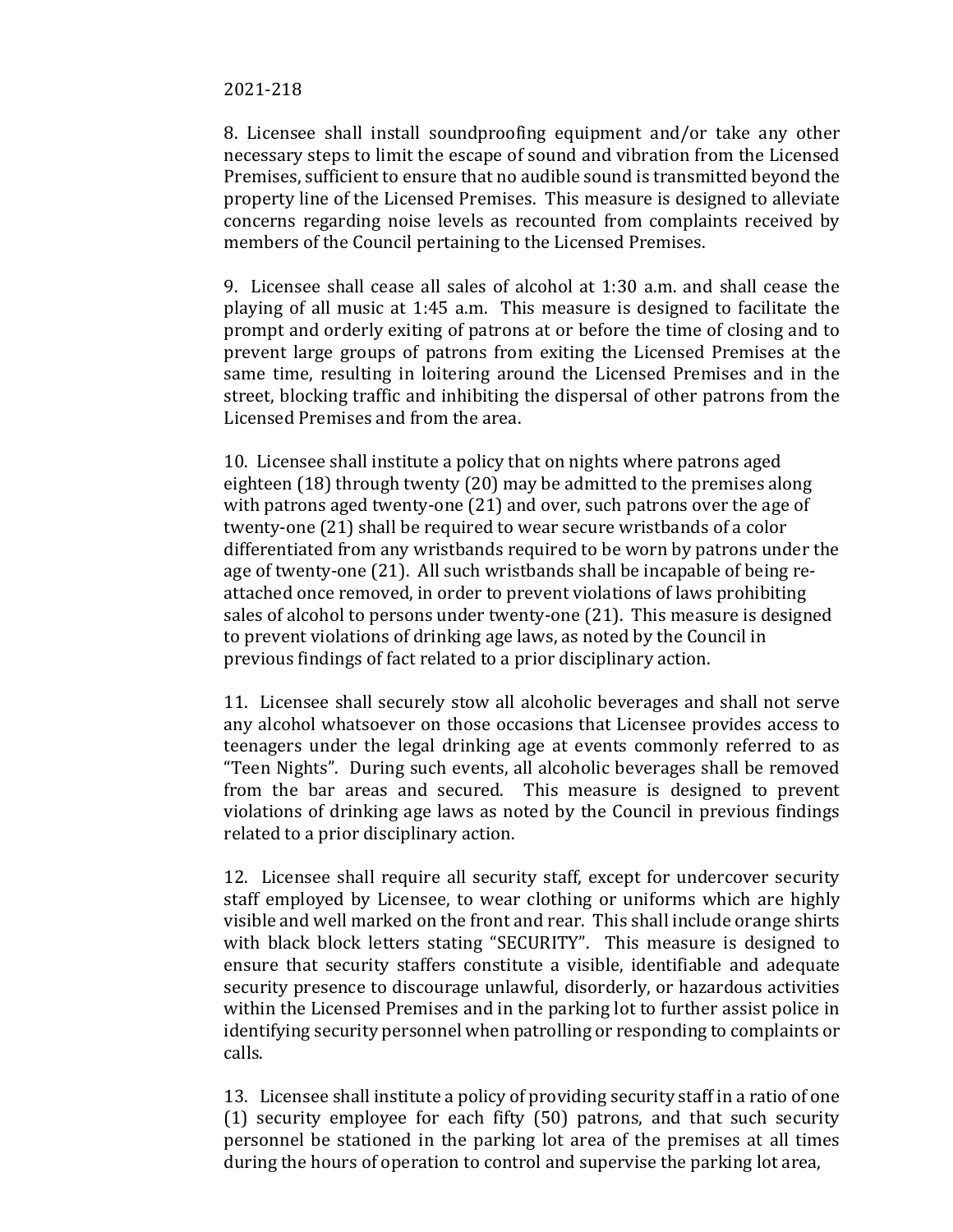not only with regard to parking, but with regard to the conduct and behavior of the patrons while on the Licensed Premises. Parking attendants and valet parking staff shall not count as "security staff" in calculating the proper ratio of security staff to patrons. The ratio of one (1) security employee for every fifty (50) patrons is only for those security personnel who are being identified and/or are in uniform. Any undercover personnel that Licensee wishes to employ are in addition to the one per fifty patron security ratio. This measure is designed to ensure that the security staff employed by Licensee is sufficient to handle the numbers of patrons in attendance on a given night so as to constitute a visible, identifiable and adequate security presence, to discourage unlawful, disorderly, or hazardous activities within the Licensed Premises and in the parking lot.

14. On promotional evenings, when a large crowd is expected, Licensee will coordinate with the police.

15. Licensee shall strictly enforce a policy to bar admittance to any patron who is not wearing a non-removable wristband, that has been provided to such patron by Licensee's valet parking attendant or parking supervisor, as evidence that the vehicle in which such patron arrived at the Licensed Premises has been parked in Licensee's parking lot. The only exception to this policy shall be for those patrons who demonstrate to Licensee before admittance that they hold a valid New Jersey motor vehicle license indicating that they reside within five hundred (500) feet of the Licensed Premises and have not arrived at the Licensed Premises in a motor vehicle. This condition is intended to restrict admittance to the Licensed Premises to only those patrons whose vehicles, as a driver or occupant thereof, are lawfully parked in Licensee's parking lot, in order to address issues raised by an Objector and her witnesses regarding illegal parking, property trespass, loitering and related nuisances.

16. Licensee shall institute a policy requiring its security staff to immediately report to the Sayreville Police Department any violations of Title 39 observed by such staff in and around the Licensed Premises, and to provide the Borough clerk, on a monthly basis, with a list of all such reports made by Licensee's security staff to police within the prior month.

17. On a weekly basis, Licensee will deliver in person, mail, or fax a copy of the E-141-A list, commonly known as the employee list, to the Police Department. DJs, dancers, and other entertainers are to be included as employees, as per ABC rules.

18. Licensee shall provide a list of entertainers who are booked prior to the scheduled date. The information shall be delivered to the Sayreville Police Department at the time a contract is executed and signed and the information shall be delivered to the Sayreville Police Department as to the name of the outside entertainer employees.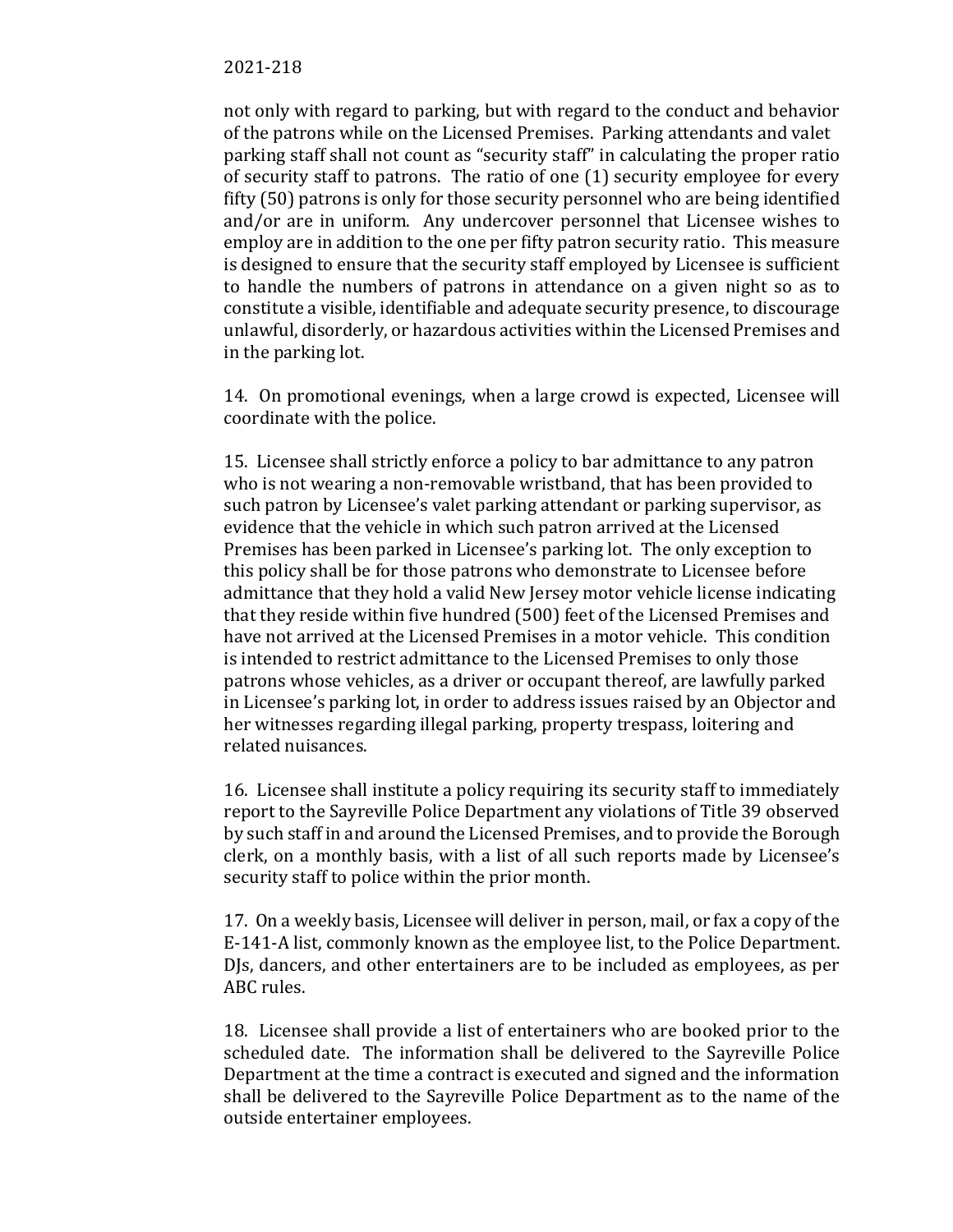**BE IT FURTHER RESOLVED THAT** this Resolution shall take effect immediately and/or as required by law.

> Donna Roberts, Councilwoman (Admin. & Finance Committee)

Reviewed by the Borough Attorney and is approved as to form and the Resolution satisfies all of the legal requirements for the Mayor's signature.

Michael R. DuPont, Borough Attorney

## **ATTEST: BOROUGH OF SAYREVILLE**

|             | Conti | <b>Dalina</b> | <b>Enriquez</b> | Maher | <b>Novak</b> | <b>Roberts</b> |
|-------------|-------|---------------|-----------------|-------|--------------|----------------|
| Aves        |       |               |                 |       |              |                |
| <b>Navs</b> |       |               |                 |       |              |                |
| Abstain     |       |               |                 |       |              |                |
| Absent      |       |               |                 |       |              |                |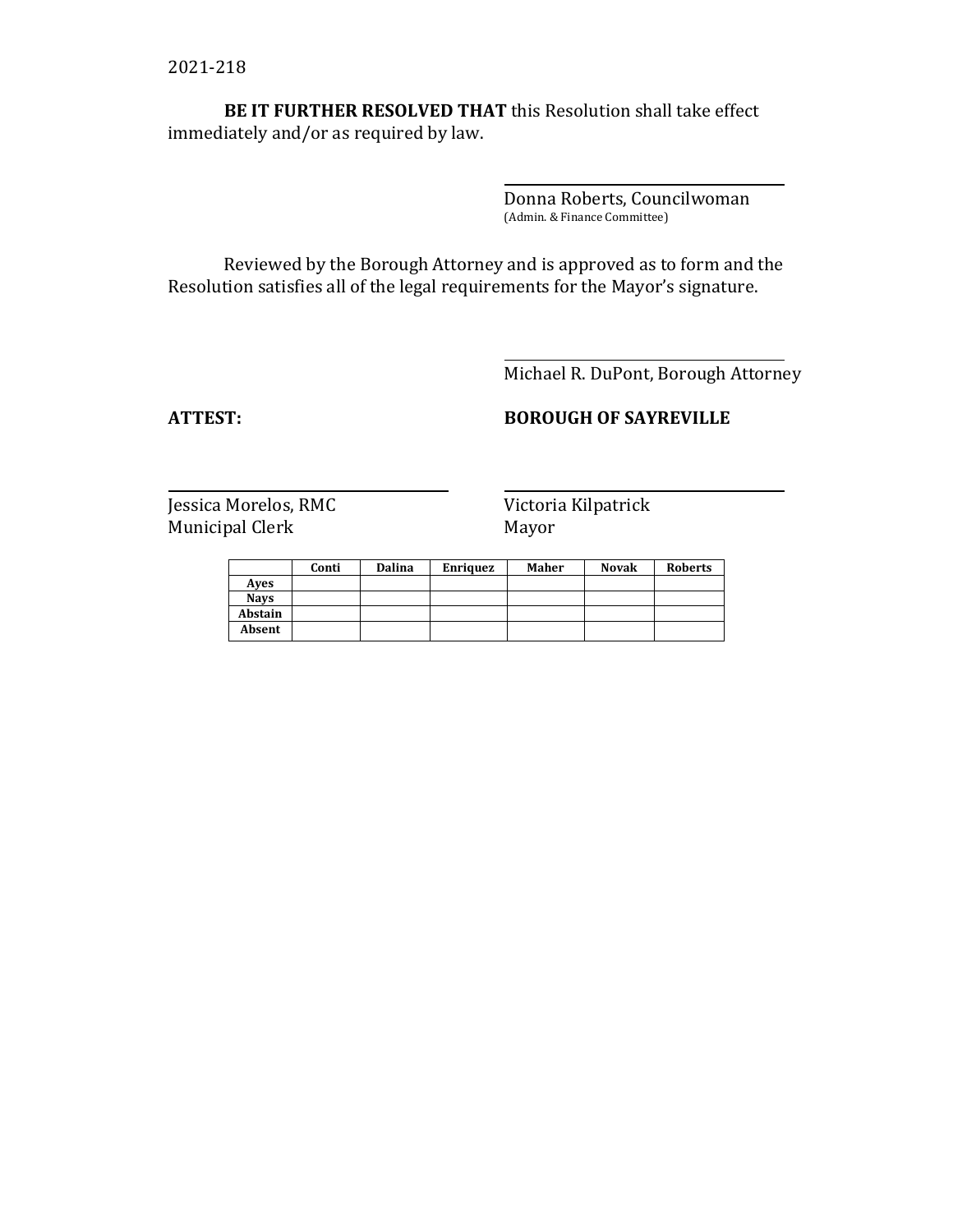**WHEREAS,** Shiv Akshar, LLC is the holder of Plenary Retail Consumption License #1219-33-031-006 in the Borough of Sayreville; and

**WHEREAS,** the licensee did file a verified petition requesting authorization for the Borough of Sayreville to consider its renewal application for the 2021-2022 license term and another verified petition requesting authorization for the 2021- 2022 and 2022-2023 license terms; and

**WHEREAS,** on July 12, 2021 James B. Graziano, Director of the State Division of Alcoholic Beverage Control, did make a Special Ruling to permit the filing of a renewal application of an inactive license, pursuant to N.J.S.A. 33:1-12.39, Agency Docket No. 06-21-487 covering the *2021-2022 and 2022-2023 license term*; and

**WHEREAS,** the said Special Rulings of the Director does authorize the Mayor and Borough Council to consider the application for renewal of the subject license for the **2021-2022 and 2022-2023 license terms** and to grant or deny said application in the reasonable exercise of its discretion;

**NOW, THEREFORE, BE IT AND IT IS HEREBY RESOLVED** that the Mayor and Borough Council do hereby grant the renewal of Plenary Retail Consumption License No. 1219-33-031-006 to the licensee for the **2021-2022 license terms**, pursuant to special conditions as contained in the Special Ruling issued by the said Directors of the State Division of Alcoholic Beverage Control issued on the dates noted above.

**BE IT FURTHER RESOLVED THAT** this Resolution shall take effect immediately and/or as required by law.

> Donna Roberts, Councilwoman (Admin. & Finance Committee)

Reviewed by the Borough Attorney and is approved as to form and the Resolution satisfies all of the legal requirements for the Mayor's signature.

Michael R. DuPont, Borough Attorney

#### **ATTEST: BOROUGH OF SAYREVILLE**

|             | Conti | <b>Dalina</b> | <b>Enriquez</b> | Maher | <b>Novak</b> | <b>Roberts</b> |
|-------------|-------|---------------|-----------------|-------|--------------|----------------|
| Aves        |       |               |                 |       |              |                |
| <b>Navs</b> |       |               |                 |       |              |                |
| Abstain     |       |               |                 |       |              |                |
| Absent      |       |               |                 |       |              |                |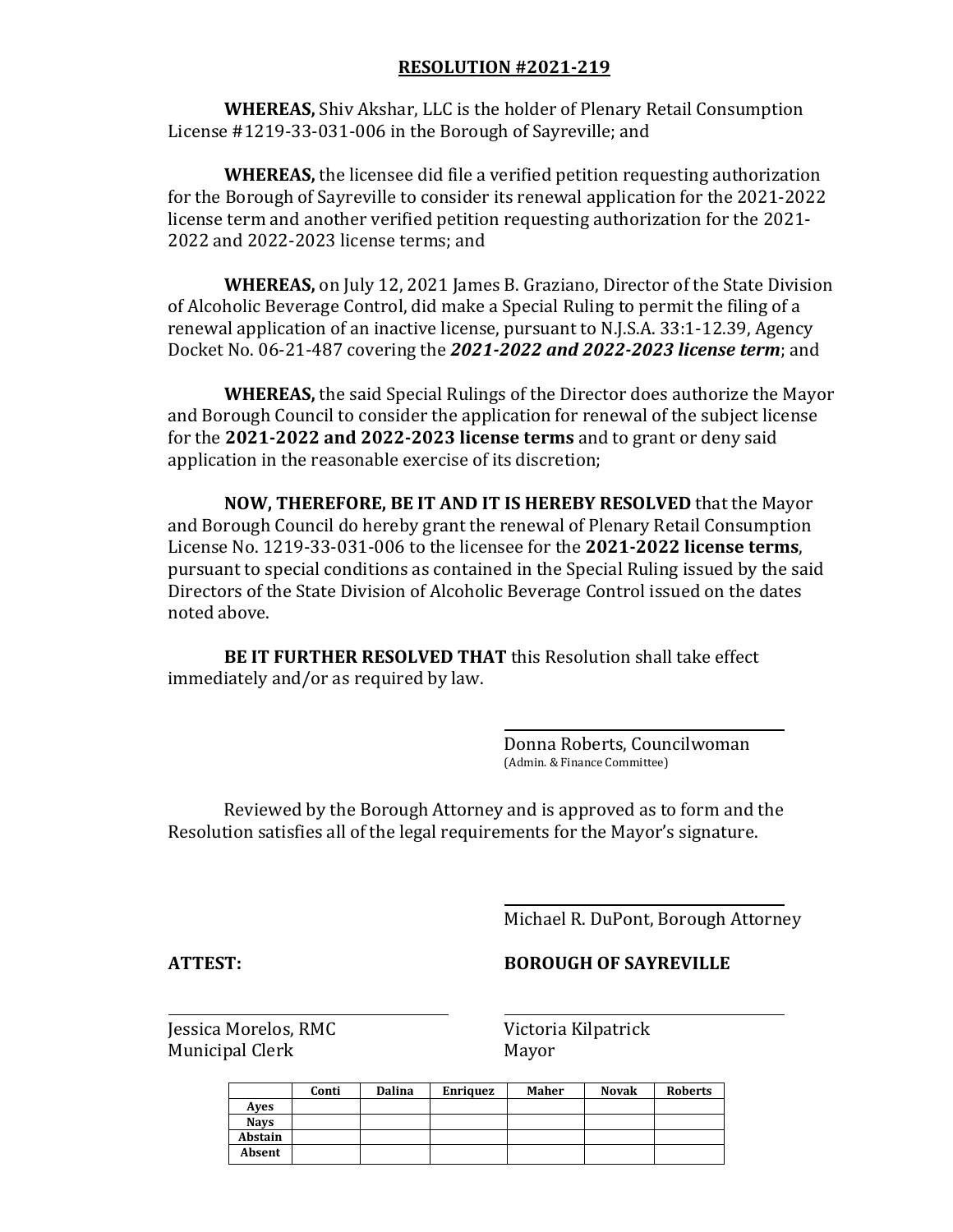## **TO BE READ IN FULL**

### **RESOLUTION #2021-220**

**WHEREAS,** the Mayor and Council of the Borough of Sayreville require the services of an Hearing Officer in connection with local hearings in the Borough of Sayreville; and

**WHEREAS,** the Laws of New Jersey provide for such services and

**WHEREAS,** the Local Public Contracts Law (N.J.S.A. 40A11-5(1)(a) requires that a resolution authorizing such services without competitive bids must be publicly advertised.

**NOW, THEREFORE, BE IT AND IT IS HEREBY RESOLVED** that the Mayor and Council of the Borough of Sayreville hereby appoint Brian Kronick to act as Hearing Officer for the Borough of Sayreville in connection with local hearings and that he be paid for said services at a fee not to exceed \$10,000.00.

**BE IT AND IT IS HEREBY RESOLVED** that the Borough Clerk is hereby authorized to forward a true copy of this resolution to, Brian W. Kronick, 185 Hudson Street, Jersey City, New Jersey 07311.

> Vincent Conti, Councilman (Public Safety Committee)

Reviewed by the Borough Attorney and is approved as to form and the Resolution satisfies all of the legal requirements for the Mayor's signature.

Michael R. DuPont, Borough Attorney

**ATTEST: BOROUGH OF SAYREVILLE**

|             | Conti | Dalina | <b>Enriquez</b> | Maher | <b>Novak</b> | <b>Roberts</b> |
|-------------|-------|--------|-----------------|-------|--------------|----------------|
| Aves        |       |        |                 |       |              |                |
| <b>Navs</b> |       |        |                 |       |              |                |
| Abstain     |       |        |                 |       |              |                |
| Absent      |       |        |                 |       |              |                |